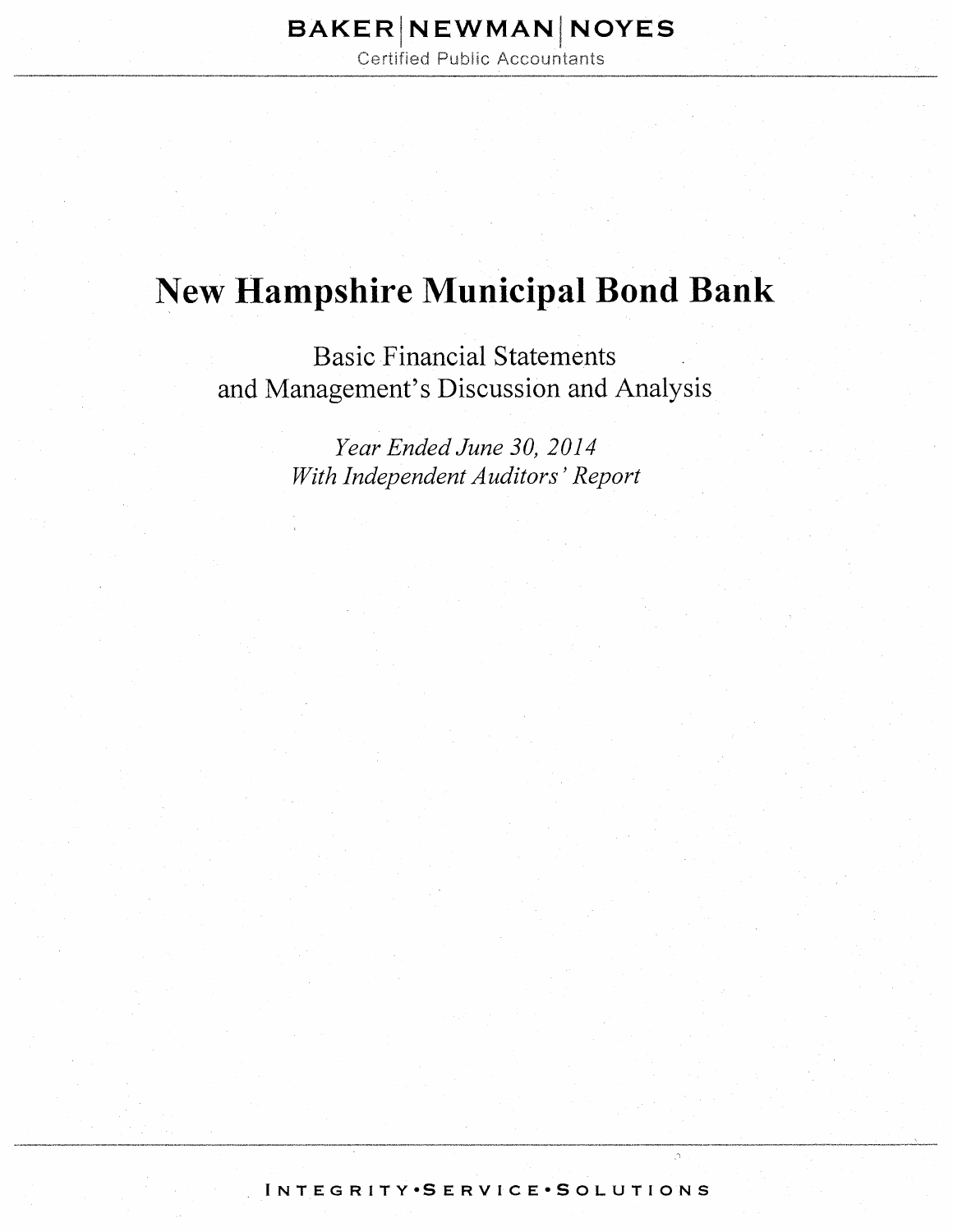## BASIC FINANCIAL STATEMENTS AND MANAGEMENT'S DISCUSSION AND ANALYSIS

For the Year Ended June 30, 2014

# TABLE OF CONTENTS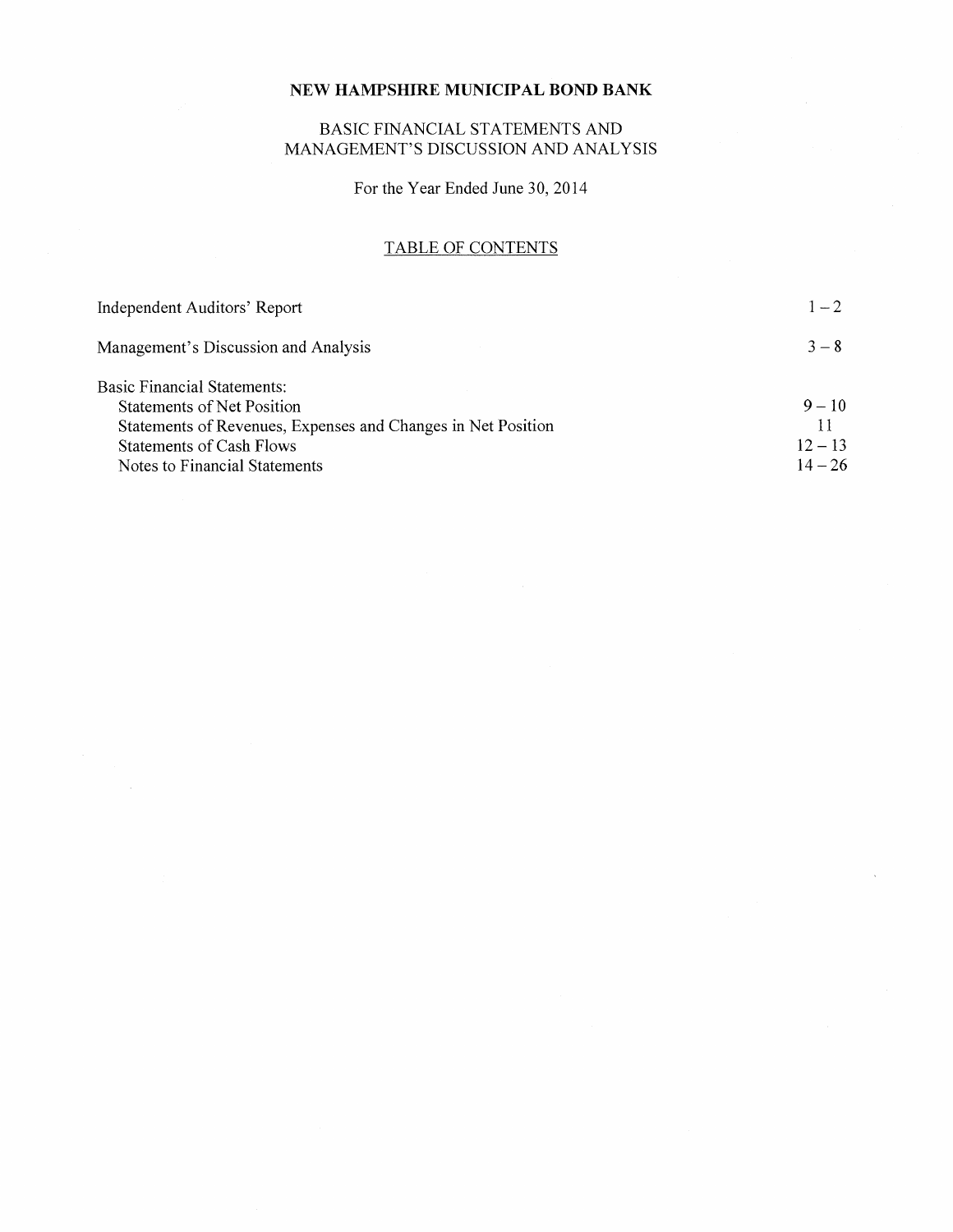# **BAKER NEWMAN NOYES**

**Certified Public Accountants** 

#### INDEPENDENT AUDITORS' REPORT

Board of Directors New Hampshire Municipal Bond Bank

We have audited the accompanying financial statements, consisting of the General Operating Fund Group, State Guaranteed Fund Group, Qualified School Construction Fund Group, and Non-State Guaranteed Fund Group of New Hampshire Municipal Bond Bank (the Bond Bank), which comprise the statements of net position as of June 30, 2014, and the related statements of revenues, expenses and changes in net position, and cash flows for the year then ended, and the related notes to the financial statements.

#### Management's Responsibility for the Financial Statements

Management is responsible for the preparation and fair presentation of these financial statements in accordance with accounting principles generally accepted in the United States of America; this includes the design, implementation, and maintenance of internal control relevant to the preparation and fair presentation of financial statements that are free from material misstatement, whether due to fraud or error.

#### Auditors' Responsibility

Our responsibility is to express an opinion on these financial statements based on our audit. We conducted our audit in accordance with auditing standards generally accepted in the United States of America. Those standards require that we plan and perform the audit to obtain reasonable assurance about whether the financial statements are free from material misstatement.

An audit involves performing procedures to obtain audit evidence about the amounts and disclosures in the financial statements. The procedures selected depend on the auditors' judgment, including the assessment of the risks of material misstatement of the financial statements, whether due to fraud or error. In making those risk assessments, the auditor considers internal control relevant to the entity's preparation and fair presentation of the financial statements in order to design audit procedures that are appropriate in the circumstances, but not for the purpose of expressing an opinion on the effectiveness of the entity's internal control. Accordingly, we express no such opinion. An audit also includes evaluating the appropriateness of accounting policies used and the reasonableness of significant accounting estimates made by management, as well as evaluating the overall presentation of the financial statements.

We believe that the audit evidence we have obtained is sufficient and appropriate to provide a basis for our audit opinion.

Baker Newman & Noyes, LLC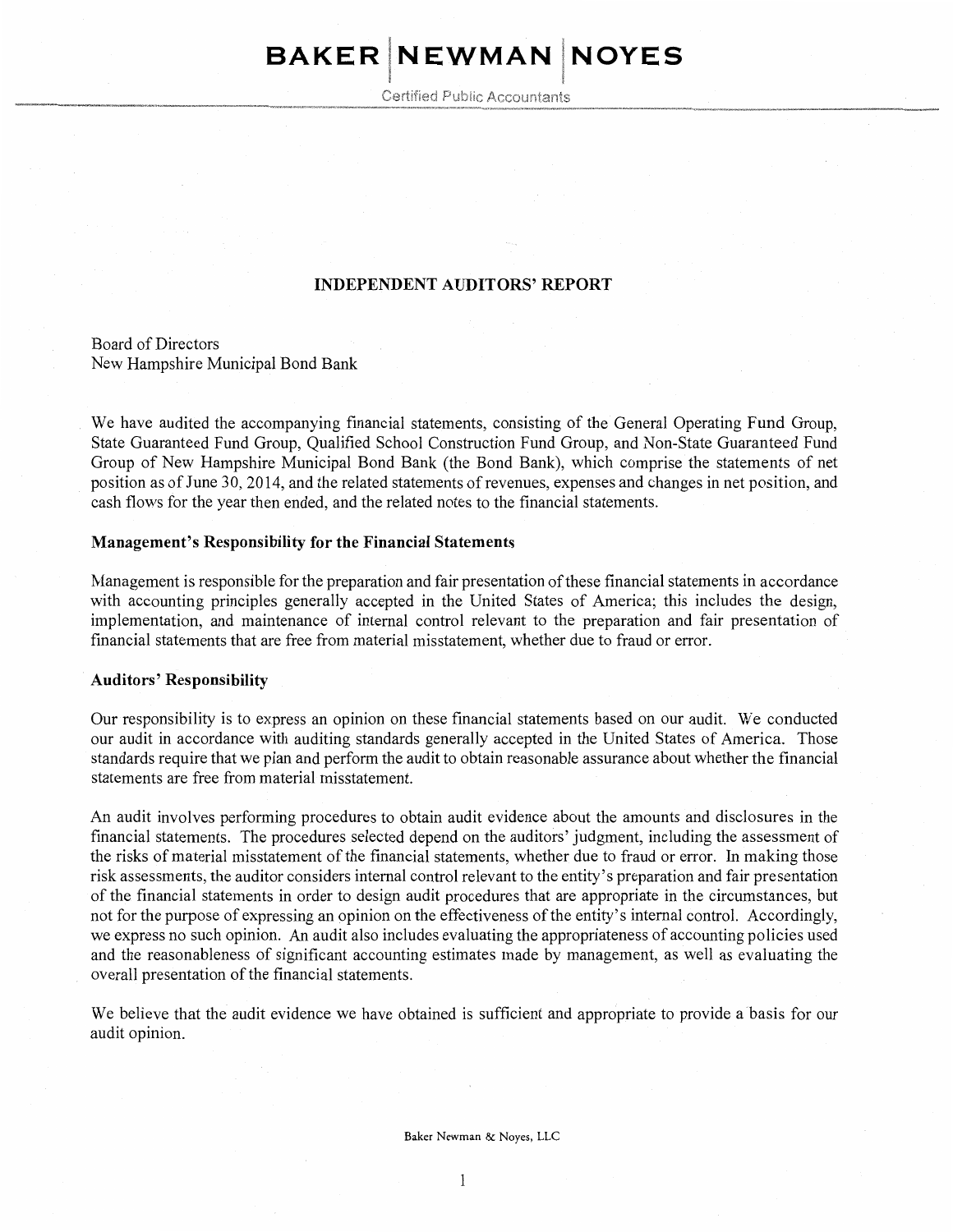#### **Opinion**

In our opinion, the financial statements referred to above present fairly, in all material respects, the financial position of New Hampshire Municipal Bond Bank, as well as the individual fund groups referred to above, as of June 30, 2014, and the changes in net position and cash flows thereof for the year then ended in accordance with accounting principles generally accepted in the United States of America.

#### **Emphasis of Matter**

As discussed in notes 2 and 6, the Bond Bank adopted the provisions of Governmental Accounting Standards Board Statement No. 65, *Items Previously Reported as Assets and Liabilities,* in 2014. Our opinion is not modified with respect to this matter.

#### **Other Matters**

#### *Required Supplementary Information*

Accounting principles generally accepted in the United States of America require that the Management's Discussion and Analysis be presented to supplement the basic financial statements. Such information, although not a part of the basic financial statements, is required by the Governmental Accounting Standards Board who considers it to be an essential part of financial reporting for placing the basic financial statements in an appropriate operational, economic, or historical context. We have applied certain limited procedures to the required supplementary information in accordance with auditing standards generally accepted in the United States of America, which consisted of inquiries of management about the methods of preparing the information and comparing the information for consistency with management's responses to our inquiries, the basic financial statements, and other knowledge we obtained during our audit of the basic financial statements. We do not express an opinion or provide any assurance on the information because the limited procedures do not provide us with sufficient evidence to express an opinion or provide any assurance.

Manchester, New Hampshire October 17, 2014

Baker Navman & Noyes

Limited Liability Company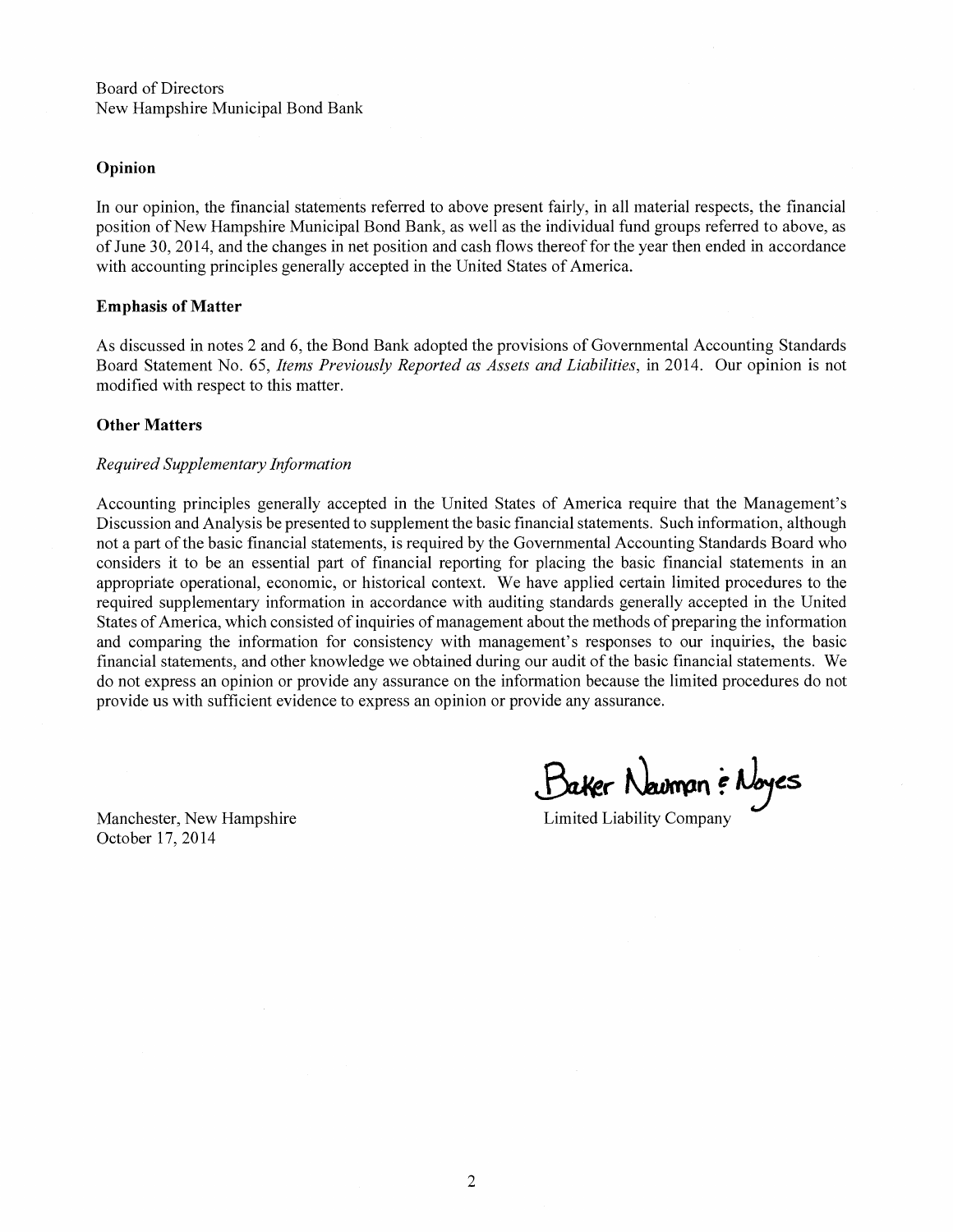#### MANAGEMENT'S DISCUSSION AND ANALYSIS

#### June 30, 2014

As financial management of the New Hampshire Municipal Bond Bank (the Bond Bank), we offer readers of these financial statements this narrative, overview and analysis of the financial activities of the Bond Bank for the fiscal year ended June 30, 2014. This discussion and analysis is designed to assist the reader in focusing on the significant financial issues and activities of the Bond Bank and to identify any significant changes in financial position. We encourage readers to consider the information presented here in conjunction with the basic financial statements as a whole.

#### **Financial Highlights**

Revenues for the Bond Bank were \$42,197,154 for fiscal year 2014, an increase of \$677,104 or 1.63% above fiscal year 2013.

| Increase (decrease) in account balances from fiscal year 2013 |              |
|---------------------------------------------------------------|--------------|
| Interest on loans receivable from governmental units          | \$ (418,967) |
| Interest income from investments                              | (569, 552)   |
| Net increase in the fair value of investments                 | 1,837,012    |
| Other income                                                  | (171, 389)   |
| Total net increase                                            | \$ 677,104   |

Total net increase

• Investments are recorded at fair value to comply with the Governmental Accounting Standards Board's rules. The Bond Bank generally holds investments until maturity to pay reserve fund bonds as they become due, so fluctuations in the fair value of the investments have a minimal long-term effect.

| Operating income for 2014                         | \$1,349,760 |
|---------------------------------------------------|-------------|
| Add net decrease in the fair value of investments | 737,685     |
|                                                   |             |

Operating income for 2014 (excluding net decrease in fair value of investments) \$2.087.445

- Net position of the Bond Bank increased \$1,349,760 in fiscal year 2014. At June 30, 2014, the Bond Bank had a net position of \$18,159,777, an increase of 8.03% from the prior year.
- The Bond Bank's bonds outstanding at June 30, 2014 of \$950,519,700 represents a net decrease of \$39,617,121 from the balance at June 30, 2013. This decrease was the result of the following activity in fiscal year 2014:

| Issued 2013 C bonds totaling | \$53,390,000     |
|------------------------------|------------------|
| Capitalized premiums         | 1,611,077        |
| Amortization of premiums     | (3,448,405)      |
| 2014 principal paid          | (91, 169, 793)   |
| Total net decrease           | $\{(39,617,121)$ |

- The Bond Bank provided \$48,225,000 in new loans to local governmental units during fiscal year 2014 resulting in a net decrease of \$12,525,000, which was a 20.6% decrease from the loans provided in fiscal year 2013. Reserve bonds totaling \$5,165,000 were issued as part of the 2013C issue.
- The provisions of Governmental Accounting Standards Board No. 65 were adopted as of July 1, 2013. This resulted in a decrease of \$8,171,375 to the net position, beginning of the year.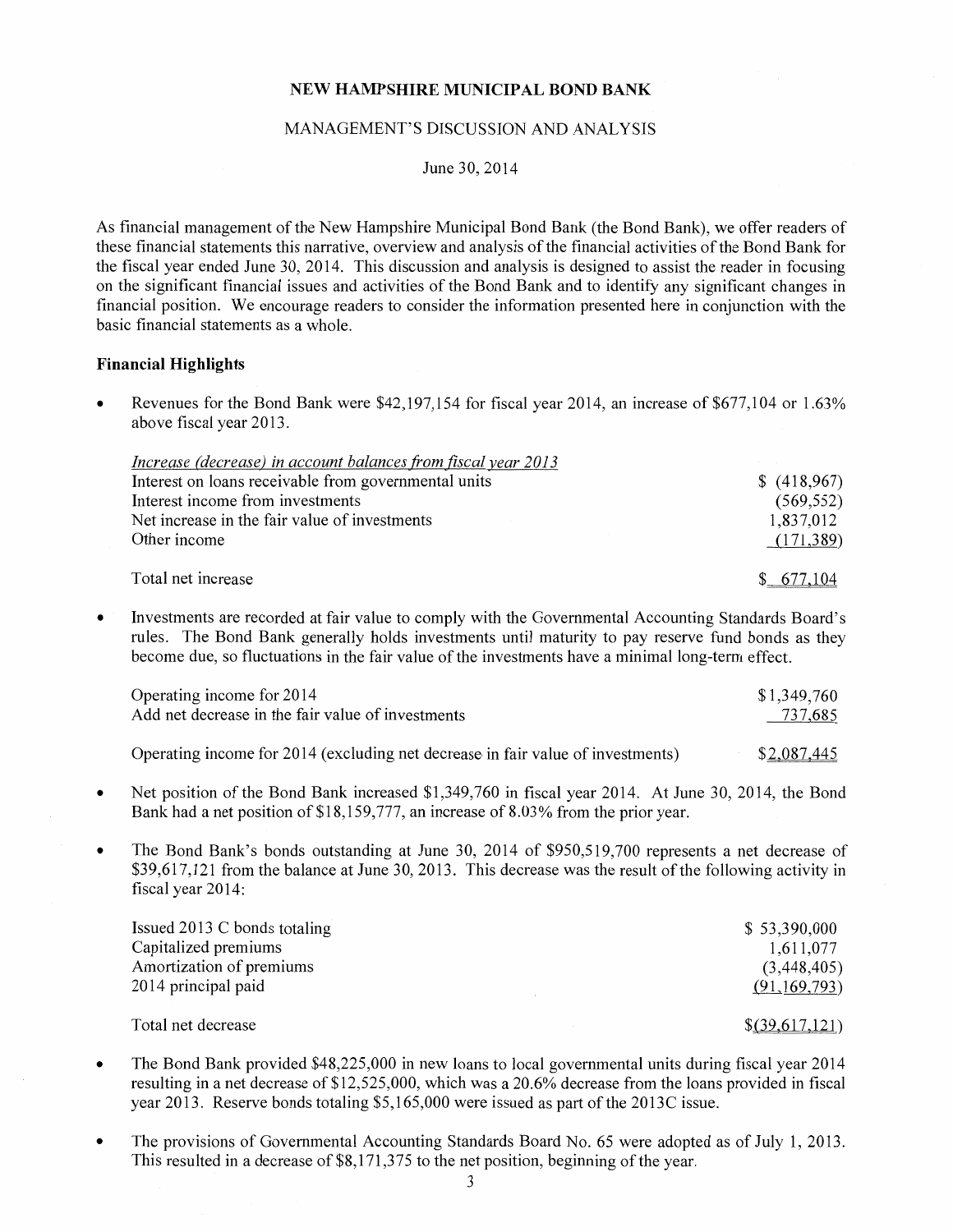## MANAGEMENT'S DISCUSSION AND ANALYSIS (CONTINUED)

June 30, 2014

#### **Overview of the Bond Bank**

The Bond Bank was created in 1977 by an Act of the New Hampshire Legislature, RSA:35-A, is a public body corporate and politic and is constituted as an instrumentality exercising public and essential governmental functions of the State. The Bond Bank was established to issue bonds for the purpose, among other things, of providing funds to enable it to lend money to counties, cities, towns, school districts or other districts (the governmental units) within the State of New Hampshire. The provision of funds is accomplished by the direct purchase from such governmental units of their bonds, notes or evidence of debt payable from taxes, charges for services or assessments.

As the result of the Bond Bank issuing tax-exempt debt, it is required to prepare arbitrage rebate calculations for each series of bonds outstanding and remit payment to the Internal Revenue Service every five years. The Bond Bank's policy is to review the calculations annually for financial statement purposes. The Bond Bank has hired an outside firm to calculate arbitrage rebate liability and required payments.

Since its inception, the Bond Bank has issued bonds for its non-guaranteed program pursuant to a General Resolution adopted on December 1, 1978, as amended from time to time (the 1978 Resolution). On July 14, 2005, the Bond Bank adopted a new General Resolution (the 2005 Resolution). While substantially similar to the 1978 Resolution, the 2005 Resolution contained a number of improvements, including a flexible reserve fund sizing requirement, wholesale changes in permitted investments, the ability to meet its reserve fund requirement with surety bond policies and other credit facilities, and a streamlined approach to calling bonds for early redemption. The Bond Bank has issued eight series of bonds under the terms of the 2005 Resolution, totaling \$295,571,000. Bonds issued under the 2005 Resolution are separately secured from all other bonds of the Bond Bank, including those issued under the 1978 Resolution. The adoption of the 2005 Resolution has not resulted in any substantive change to the Bond Bank's overall program.

The Bond Bank analyzes the cost effectiveness of the 1978 Resolution and the 2005 Resolution whenever a new issue of bonds is being considered. Due to the downgrades of the surety bond providers, this is no longer a viable method of funding the reserve fund. Depending on the structure of the new bonds and the reserve fund requirements, we analyze the best alternative by comparing the availability of investments in the market and the possibility of purchasing State of New Hampshire bonds. In fiscal year 2014, all of the bonds were issued per the 1978 Resolution.

The Bond Bank has purchased surety bond policies to meet the reserve fund requirements for bonds issued under the terms of the 2005. Resolution. Several downgrades of the surety providers occurred between September 2009 and December 2011. There were also a few changes in March and May of 2014. The table below summarizes the surety policies purchased by the Bond Bank:

| Surety<br>Provider                                    | Amount of<br><b>Surety</b><br><b>Policies</b> | Ratings<br>as of September 28, 2009 |                |                |                | Ratings<br>as of June 30, 2013 |                | Ratings<br>as of June 30, 2014 |                |                |  |
|-------------------------------------------------------|-----------------------------------------------|-------------------------------------|----------------|----------------|----------------|--------------------------------|----------------|--------------------------------|----------------|----------------|--|
|                                                       |                                               | Moody's                             | S&P            | Fitch          | Moody's        | S&P                            | Fitch          | Moody's                        | $S\&P$         | Fitch          |  |
| Assured Guaranty Municipal*                           | \$3,420,269                                   | Aa3                                 | AAA            | $AA+$          | A2             | AA-                            | With-<br>drawn | A <sub>2</sub>                 | AA             | With-<br>drawn |  |
| National Public Finance<br>(formerly MBIA Illinois)** | \$8,247,430                                   | Baal                                |                | With-<br>drawn | Baal           | А                              | With-<br>drawn | A3                             | AA-            | With-<br>drawn |  |
| $FGIC***$                                             | \$6,782,925                                   | With-<br>drawn                      | With-<br>drawn | With-<br>drawn | With-<br>drawn | With-<br>drawn                 | With-<br>drawn | With-<br>drawn                 | With-<br>drawn | With-<br>drawn |  |

On November 2, 2009, Assured Guaranty announced that FSA will be renamed to Assured Guaranty Municipal.

\*\* On February 18, 2009, MBIA Insurance Corporation (MBIA) separated its operations into two entities with National Public Finance Guaranty Corporation (National) (formerly MBIA Insurance Corp. of Illinois) becoming the public finance sector insurer/surety bond provider.

\*\*\* Policies carried by FGIC are reinsured by National Public Finance Guaranty Corporation.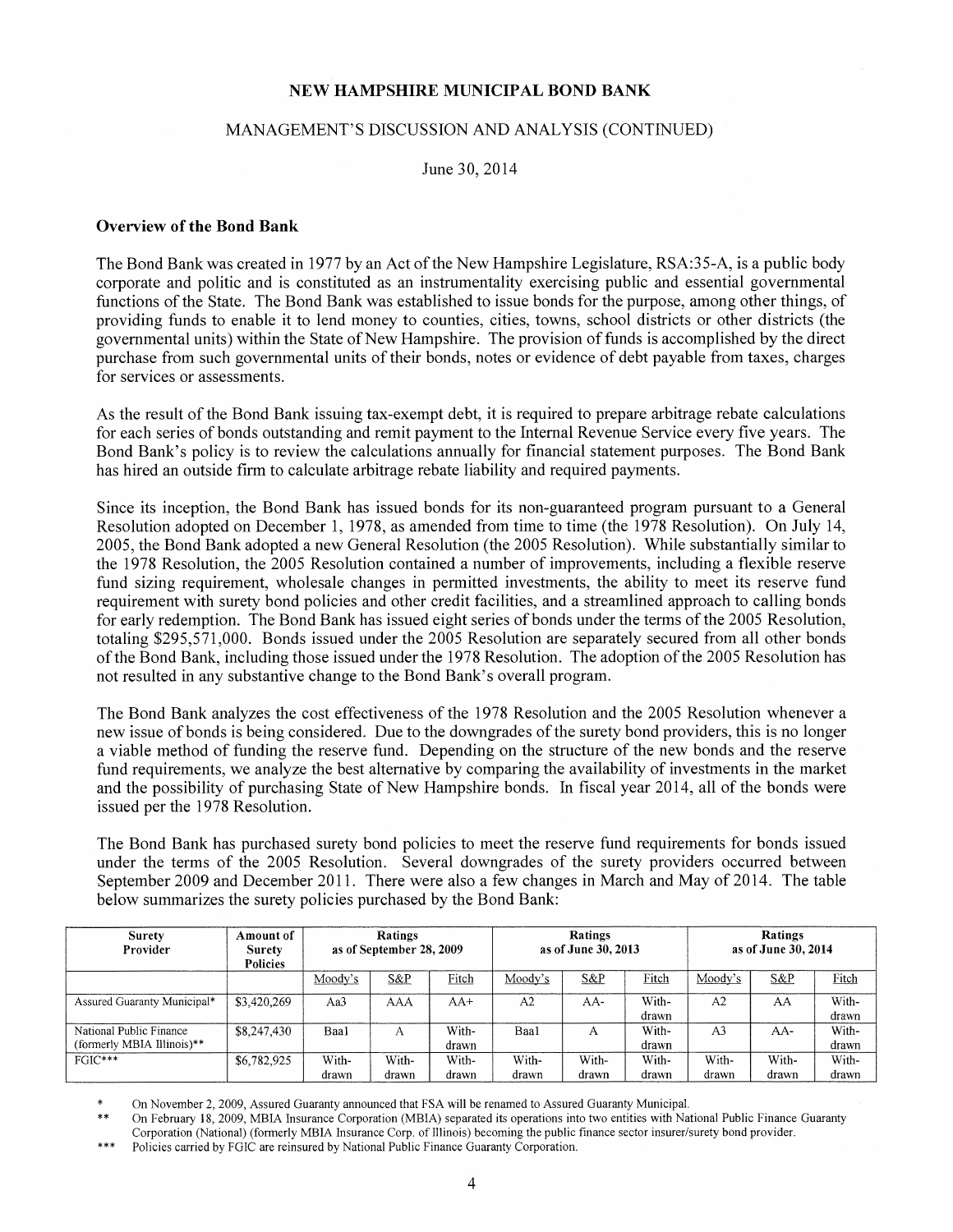#### MANAGEMENT'S DISCUSSION AND ANALYSIS (CONTINUED)

June 30, 2014

#### **Overview of the Financial Statements**

This discussion and analysis is intended to serve as an introduction to the Bond Bank's financial statements, which is comprised of the basic financial statements and the notes to the financial statements. Since the Bond Bank operates under four separate bond resolutions, the financial statements reflect individual fund activity.

#### **Basic Financial Statements**

The basic financial statements are designed to provide readers with a broad overview of the Bond Bank's finances, in a manner similar to a private-sector business.

The financial statements present information on all of the Bond Bank's assets, deferred outflows ofresources and liabilities, with the difference between them reported as net position. Over time, increases or decreases in net position may serve as a useful indicator of whether the financial position of the Bond Bank is improving or deteriorating. Net position increases when revenues exceed expenses. Increases to assets without a corresponding increase to liabilities, result in increased net position, which may indicate an improved financial position.

The statements of revenues, expenses, and changes in net position present information showing how the Bond Bank's net position changed during the fiscal year. Changes in net position are generally reported as soon as the underlying event occurs, regardless of timing of related cash flows. Thus, revenues and expenses are reported in this statement for some items that will only result in cash flows in future periods.

#### **Notes to the Financial Statements**

The notes to the financial statements provide additional information that is essential to a full understanding of the data provided in the basic financial statements.

#### **Financial Analysis**

Net position may serve, over time, as a useful indicator of a government's financial position. In the case of the Bond Bank, assets and deferred outflows of resources exceeded liabilities by \$18,159,777 at June 30, 2014. This represents an increase of \$1,349,760 or 8.03% from the previous fiscal year.

By far, the largest portion of the Bond Bank's net position is its investment in loans to governmental units plus bond proceeds remaining in investments held by trustee, less any related debt used to acquire those assets.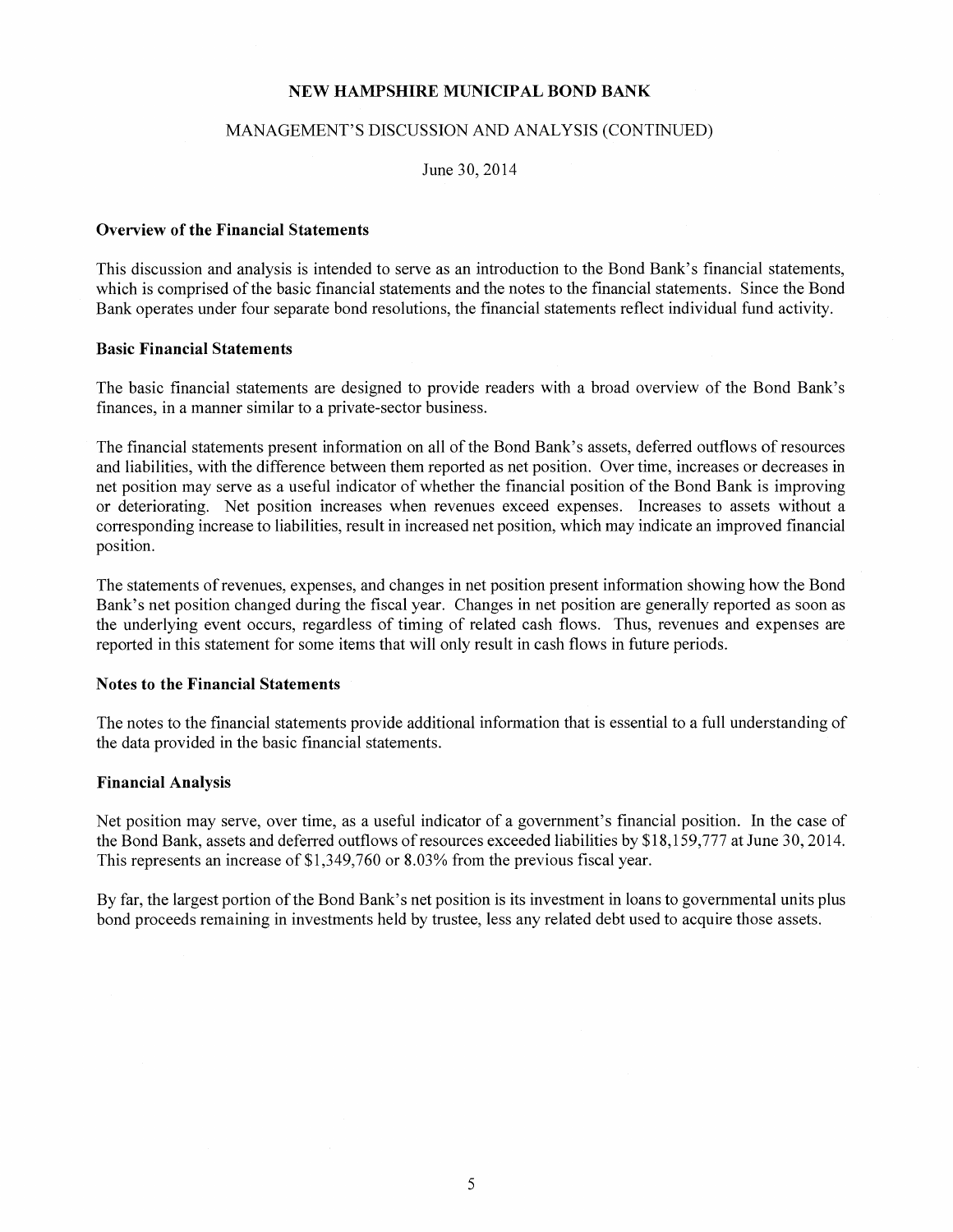# MANAGEMENT'S DISCUSSION AND ANALYSIS (CONTINUED)

# June 30, 2014

The Bond Bank's financial position and operations for the past two years are summarized below based on information included in the financial statements.

|                                                     |               |                          | Percentage  |
|-----------------------------------------------------|---------------|--------------------------|-------------|
| <b>ASSETS</b>                                       | 2014          | 2013                     | Change      |
|                                                     |               | (as restated)            |             |
| Current assets:                                     |               |                          |             |
| Cash                                                | \$<br>107,150 | $\mathcal{S}$<br>151,672 | $(29.35)\%$ |
| Investments held by trustee, at fair value          | 20,471,092    | 36,223,305               | (43.49)     |
| Loans receivable from governmental units            | 70,716,058    | 69,227,853               | 2.15        |
| Accrued investment income receivable                | 775,173       | 953,840                  | (18.73)     |
| Accrued interest receivable from governmental units | 13,599,586    | 14,869,473               | (8.54)      |
| Unamortized bond insurance costs                    | 64,007        | 186,587                  | (65.70)     |
| Other current assets                                | 11,459        | 2,526                    | 353.64      |
| Total current assets                                | 105,744,525   | 121,615,256              | (13.05)     |
| Noncurrent assets:                                  |               |                          |             |
| Investments held by trustee, at fair value          | 84,887,841    | 82,024,827               | 3.49        |
| Loans receivable from governmental units            | 772,926,400   | 796,266,458              | (2.93)      |
| Unamortized bond insurance costs                    | 856,466       | 811,536                  | 5.54        |
| Total noncurrent assets                             | 858,670,707   | 879,102,821              | (2.32)      |
| Total assets                                        | 964,415,232   | 1,000,718,077            | (3.63)      |
| DEFERRED OUTFLOWS OF RESOURCES                      |               |                          |             |
| Unamortized rebates to governmental units           | 1,889,182     | 2,330,699                | (18.94)     |
| Unamortized deferred loss on refunding              | 18,426,249    | 20,651,581               | (10.78)     |
| Total deferred outflows of resources                | 20,315,431    | 22,982,280               | (11.60)     |
| <b>LIABILITIES AND NET POSITION</b>                 |               |                          |             |
| Current liabilities:                                |               |                          |             |
| Accounts payable and accrued liabilities            | 51,945        | 72,085                   | (27.94)     |
| Accrued interest payable                            | 15,688,943    | 16,180,340               | (3.04)      |
| Accrued interest rebate payable to U.S. Government  | 256,772       | 313,483                  | (18.09)     |
| Bonds payable                                       | 78,096,834    | 94,047,719               | (16.96)     |
| Total current liabilities                           | 94,094,494    | 110,613,627              | (14.93)     |
| Noncurrent liabilities:                             |               |                          |             |
| Accrued interest rebate payable to U.S. Government  | 53,526        | 187,611                  | (71.47)     |
| Bonds payable                                       | 872,422,866   | 896,089,102              | (2.64)      |
| Total noncurrent liabilities                        | 872,476,392   | 896,276,713              | (2.66)      |
| Total liabilities                                   | 966,570,886   | 1,006,890,340            | (4.00)      |
| Total net position                                  | \$18,159,777  | 16,810,017<br>$S_{-}$    | $8.03\%$    |

 $\sim$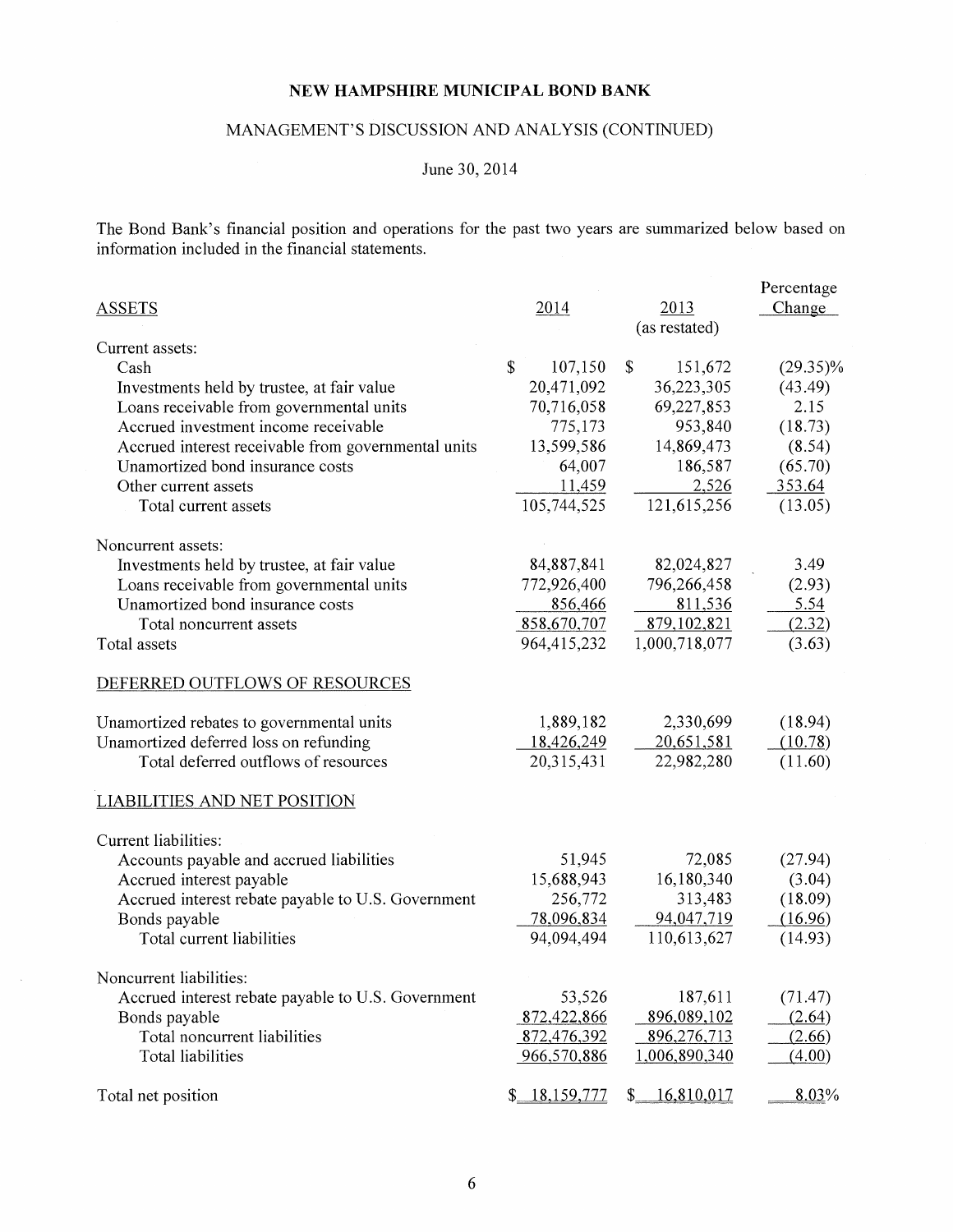#### MANAGEMENT'S DISCUSSION AND ANALYSIS (CONTINUED)

June 30, 2014

Total cash and investments held by trustee decreased \$12,933,721 or 10.92% at June 30, 2014 compared to June 30, 2013. The Bond Bank's investment portfolio is comprised of cash and cash equivalents, U.S. Government obligations (including treasury bills, notes, and bonds), U.S. Treasury strips, U.S. Government sponsored enterprise strips, NH G.O. Capital Improvement Bonds, certificates of deposit and fixed income mutual funds. The Bond Bank's investments are carried at fair value. Unrealized gains and losses (primarily due to fluctuations in market values) are recognized in the statements of revenues, expenses and changes in net position.

The Bond Bank's loans receivable from governmental units decreased \$21,851,853 in fiscal year 2014. The Bond Bank's total new loan originations in 2014 of \$48,225,000 were 20.6% lower than 2013 originations of \$60,750,000. Net bonds payable decreased 4%.

Net position increased 8.03% in fiscal year 2014. The Bond Bank continued to maintain a positive spread of income from investments and loans to governmental units over bond interest and operating expenses.

|                                                                               | 2014         | 2013<br>(as restated) | Percentage<br>Change |  |
|-------------------------------------------------------------------------------|--------------|-----------------------|----------------------|--|
| Interest on loans receivable from governmental units                          | \$38,915,573 | \$39,334,540          | $(1.07)\%$           |  |
| Interest income from investments                                              | 3,837,177    | 4,406,729             | (12.92)              |  |
| Net decrease in the fair value of investments                                 | (737,685)    | (2,574,697)           | (71.35)              |  |
| Other income                                                                  | 182,089      | 353,478               | (48.49)              |  |
| Total operating revenues                                                      | 42,197,154   | 41,520,050            | 1.63                 |  |
| Interest expense                                                              | 40,145,328   | 41,984,429            | (4.38)               |  |
| Operating expenses                                                            | 393,274      | 358,571               | 9.68                 |  |
| Other expense                                                                 | 308,792      | 1,422,816             | (78.30)              |  |
| Total operating expenses                                                      | 40,847,394   | 43,765,816            | (6.67)               |  |
| Operating income (loss)                                                       | 1,349,760    | (2,245,766)           | (160.10)             |  |
| Net position, beginning of year                                               | 24,981,392   | 25,890,343            | (3.51)               |  |
| Effect of change in accounting principle on<br>beginning of year net position | (8,171,375)  | (6,834,560)           | <u>19.56</u>         |  |
| Net position, beginning of year, as restated                                  | 16,810,017   | 19,055,783            | (11.79)              |  |
| Net position, end of year                                                     | \$18,159,777 | \$16,810,017          | 8.03%                |  |

Operating revenues are generated principally from interest earned on investments and from fees and interest received from governmental units. The Bond Bank's annual operating budget is approved by the Board of Directors.

The net decrease in the fair value of investments in 2014 of \$737,685 (versus a net decrease in the fair value of investments in 2013 of \$2,574,697, which equates to a total change in this account of \$1,837,012) was caused by movements in market interest rates during the year that had a negative impact on the fair value of investments held by the Bond Bank.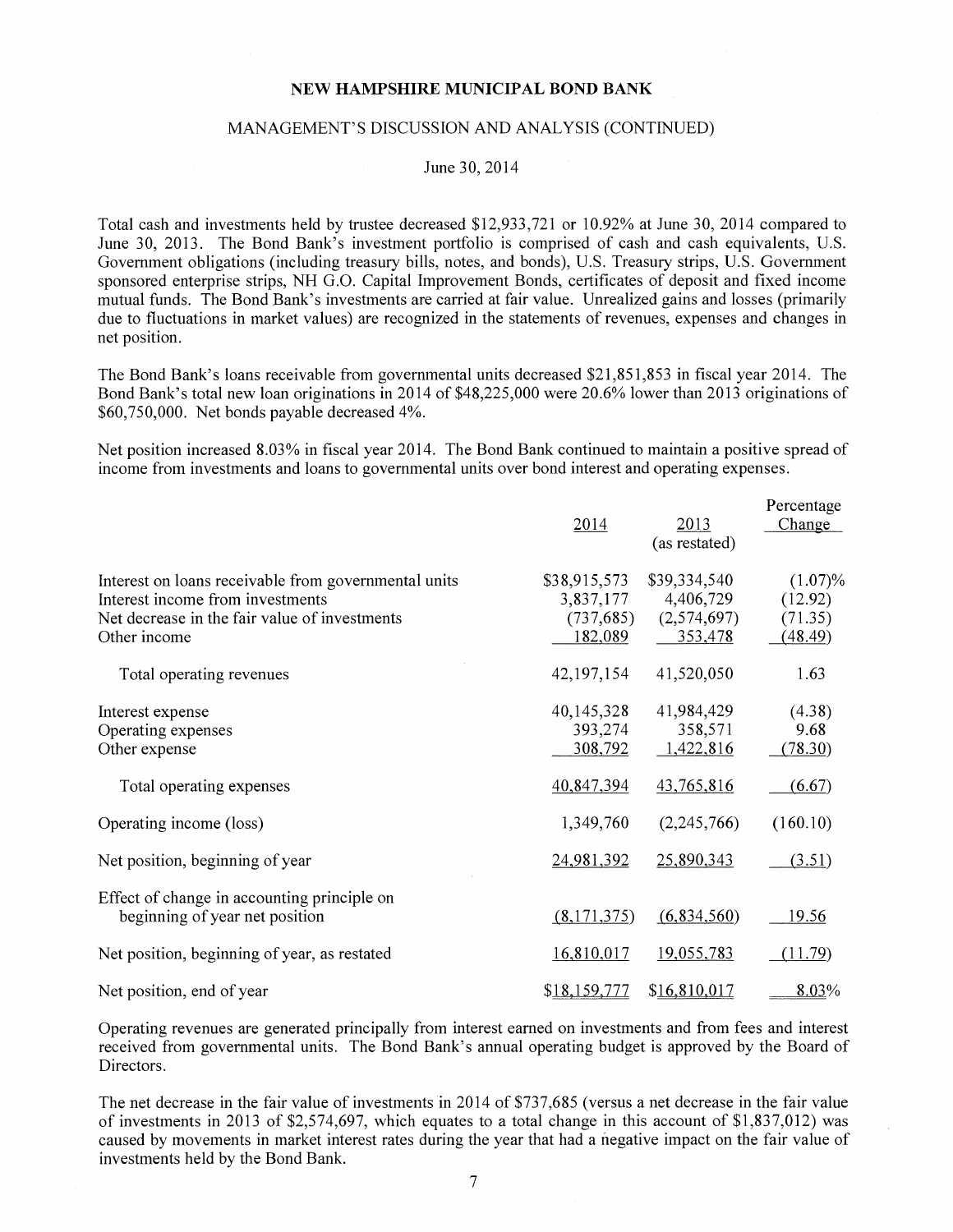## MANAGEMENT'S DISCUSSION AND ANALYSIS (CONTINUED)

June 30, 2014

The decrease in other income and other expense was mainly due to the fact that one new bond was issued in fiscal year 2014 versus the issuance of three new bonds and two refunding bonds in fiscal year 2013. Even though fewer bonds were issued in fiscal year 2014, it is important to mention the \$53,390,000 2013 Series C issue exceeded the \$17,655,000 2012 Series B issue by \$35,735,000. There were 14 loans in 2013 Series C versus 7 loans in 2012 Series Band the loan amounts were \$48,225,000 and \$16,115,000, respectively. Both series were issued at the same time of year.

#### **Requests for Information**

This financial report is designed to provide a general overview of the Bond Bank's financial statements for all those with an interest in its finances. Questions concerning any of the information provided in this report or request for additional information should be addressed to the Executive Director, New Hampshire Municipal Bond Bank, 25 Triangle Park Drive, Suite 102, Concord, New Hampshire 03301.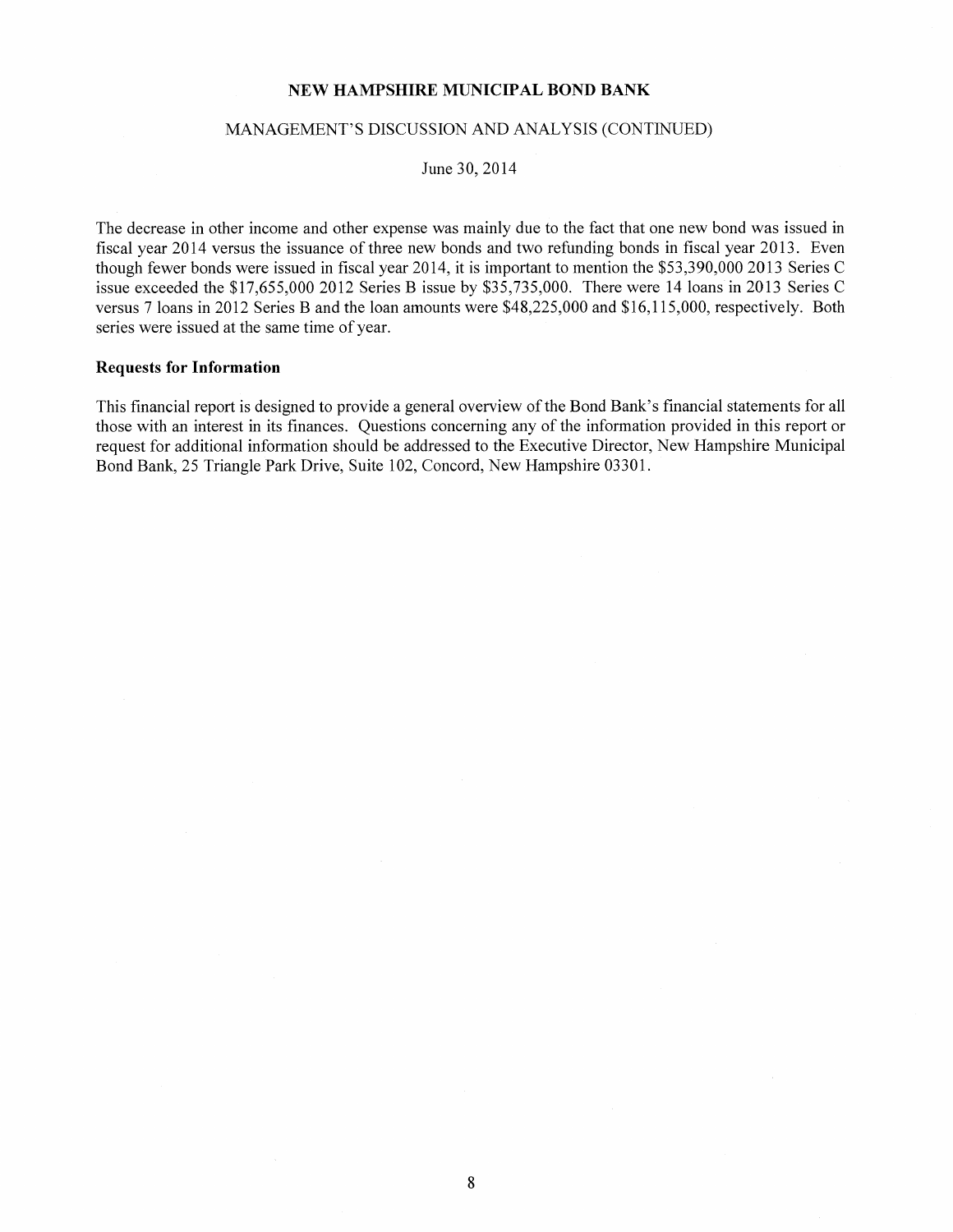## STATEMENTS OF NET POSITION

# June 30, 2014

|                                                |                    |              | Qualified               |                   |               |
|------------------------------------------------|--------------------|--------------|-------------------------|-------------------|---------------|
|                                                | General            | <b>State</b> | School                  | Non-State         |               |
|                                                | Operating          |              | Guaranteed Construction | Guaranteed        |               |
| <b>ASSETS</b>                                  | Fund Group         |              | Fund Group Fund Group   | <b>Fund Group</b> | Total         |
| Current assets:                                |                    |              |                         |                   |               |
| Cash (note 3)                                  | $107,130$ \$<br>\$ |              | \$<br>20S               |                   | \$<br>107,150 |
| Investments held by trustee, at                |                    |              |                         |                   |               |
| fair value (note 3):                           |                    |              |                         |                   |               |
| Cash equivalents                               | 331,762            | 3,278        |                         | 11,657,357        | 11,992,397    |
| Investments                                    | 4,220,943          |              |                         |                   | 4,220,943     |
| Reserve Fund investments (note 4)              |                    | 360,965      |                         | 3,896,787         | 4,257,752     |
| Loans receivable from governmental             |                    |              |                         |                   |               |
| units (note 4)                                 |                    | 435,058      | 2,945,000               | 67,336,000        | 70,716,058    |
| Accrued investment income receivable           | 4,399              |              |                         | 770,774           | 775,173       |
| Accrued interest receivable from               |                    |              |                         |                   |               |
| governmental units                             |                    | 203,513      | 608,290                 | 12,787,783        | 13,599,586    |
| Unamortized bond insurance costs               |                    |              |                         | 64,007            | 64,007        |
| Other current assets                           | 11,459             |              |                         |                   | 11,459        |
| Total current assets                           | 4,675,693          | 1,002,814    | 3,553,310               | 96,512,708        | 105,744,525   |
| Noncurrent assets:                             |                    |              |                         |                   |               |
| Reserve Fund investments held by               |                    |              |                         |                   |               |
| trustee, at fair value (notes 3 and 4):        |                    |              |                         |                   |               |
| Cash equivalents                               |                    |              |                         | 3,793,903         | 3,793,903     |
| Investments                                    |                    | 416,727      |                         | 80,677,211        | 81,093,938    |
| Loans receivable from governmental             |                    |              |                         |                   |               |
| units (note 4)                                 |                    | 975,000      | 35,025,000              | 736,926,400       | 772,926,400   |
| Unamortized bond insurance costs               |                    |              |                         | 856,466           | 856,466       |
| Total noncurrent assets                        | ÷.                 | 1,391,727    | 35,025,000              | 822,253,980       | 858,670,707   |
| Total assets                                   | 4,675,693          | 2,394,541    | 38,578,310              | 918,766,688       | 964,415,232   |
| DEFERRED OUTFLOWS OF RESOURCES (NOTES 2 AND 6) |                    |              |                         |                   |               |
| Unamortized rebates to                         |                    |              |                         |                   |               |
| governmental units                             |                    | 75,251       |                         | 1,813,931         | 1,889,182     |
| Unamortized deferred loss                      |                    |              |                         |                   |               |
| on refundings                                  |                    | 41,713       |                         | 18,384,536        | 18,426,249    |
| Total deferred outflows of resources           |                    | 116,964      |                         | 20,198,467        | 20,315,431    |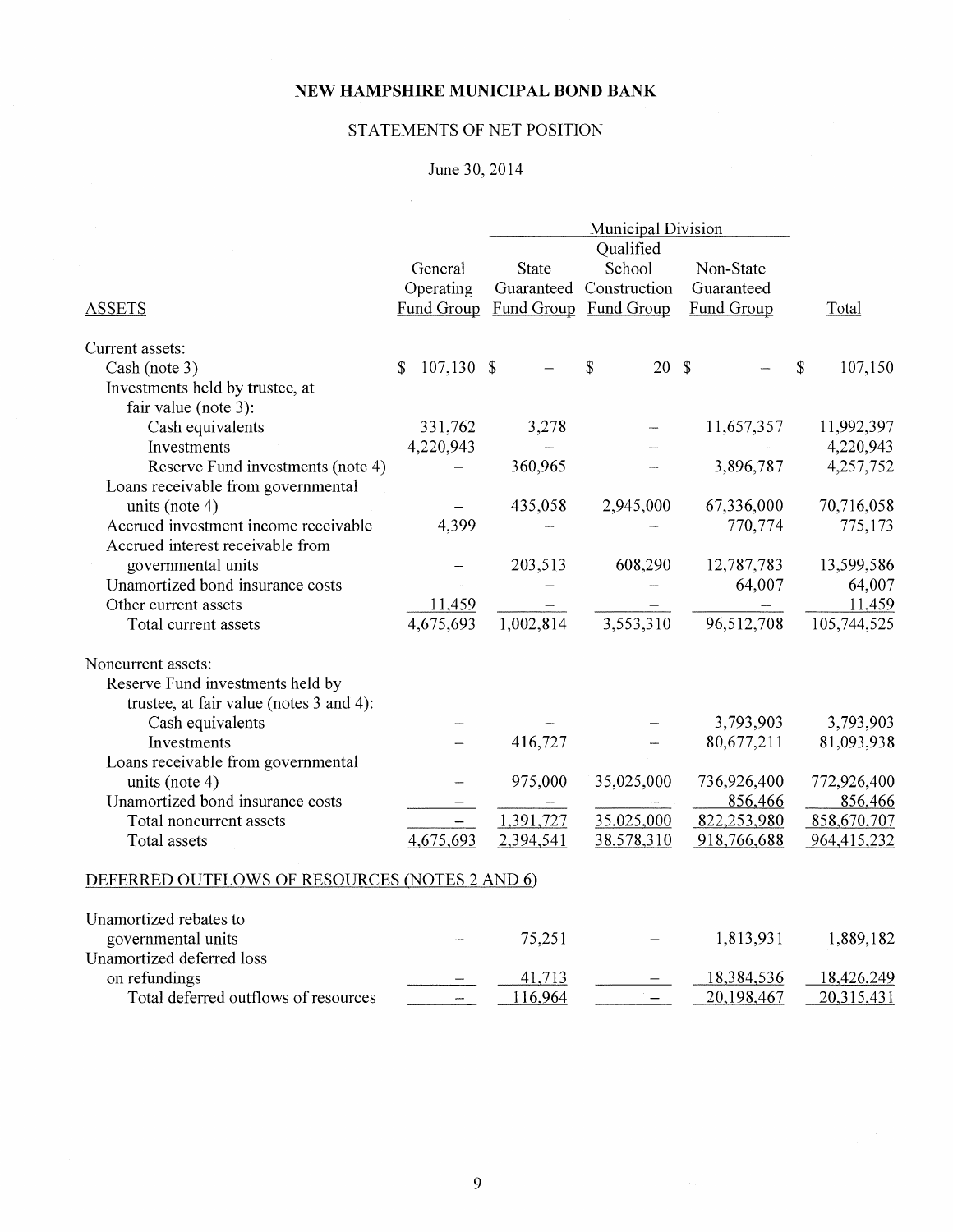|                                          |                |               | Qualified    |                   |             |
|------------------------------------------|----------------|---------------|--------------|-------------------|-------------|
|                                          | General        | State         | School       | Non-State         |             |
|                                          | Operating      | Guaranteed    | Construction | Guaranteed        |             |
| <b>LIABILITIES AND NET POSITION</b>      | Fund Group     | Fund Group    | Fund Group   | <b>Fund Group</b> | Total       |
| Current liabilities:                     |                |               |              |                   |             |
| Accounts payable and accrued liabilities | 22,466 \$<br>S |               | \$           | \$<br>29,479 \$   | 51,945      |
| Accrued interest payable                 |                | 204,635       | 608,290      | 14,876,018        | 15,688,943  |
| Accrued interest rebate payable          |                |               |              |                   |             |
| to U.S. Government                       |                | 20,457        |              | 236,315           | 256,772     |
| Bonds payable (note 4)                   |                | 754,378       | 2,945,000    | 74,397,456        | 78,096,834  |
| Total current liabilities                | 22,466         | 979,470       | 3,553,290    | 89,539,268        | 94,094,494  |
| Noncurrent liabilities:                  |                |               |              |                   |             |
| Accrued interest rebate payable          |                |               |              |                   |             |
| to U.S. Government                       |                | 28,614        |              | 24,912            | 53,526      |
| Bonds payable (note 4)                   |                | ,262,949      | 35,025,000   | 836,134,917       | 872,422,866 |
| Total noncurrent liabilities             |                | 1,291,563     | 35,025,000   | 836,159,829       | 872,476,392 |
| Total liabilities                        | 22,466         | 2,271,033     | 38,578,290   | 925,699,097       | 966,570,886 |
| Total net position                       | \$4,653,227    | 240,472<br>S. | S<br>20      | 13,266,058<br>S.  | 18,159,777  |

 $\overline{\phantom{a}}$ 

See accompanying notes to the financial statements.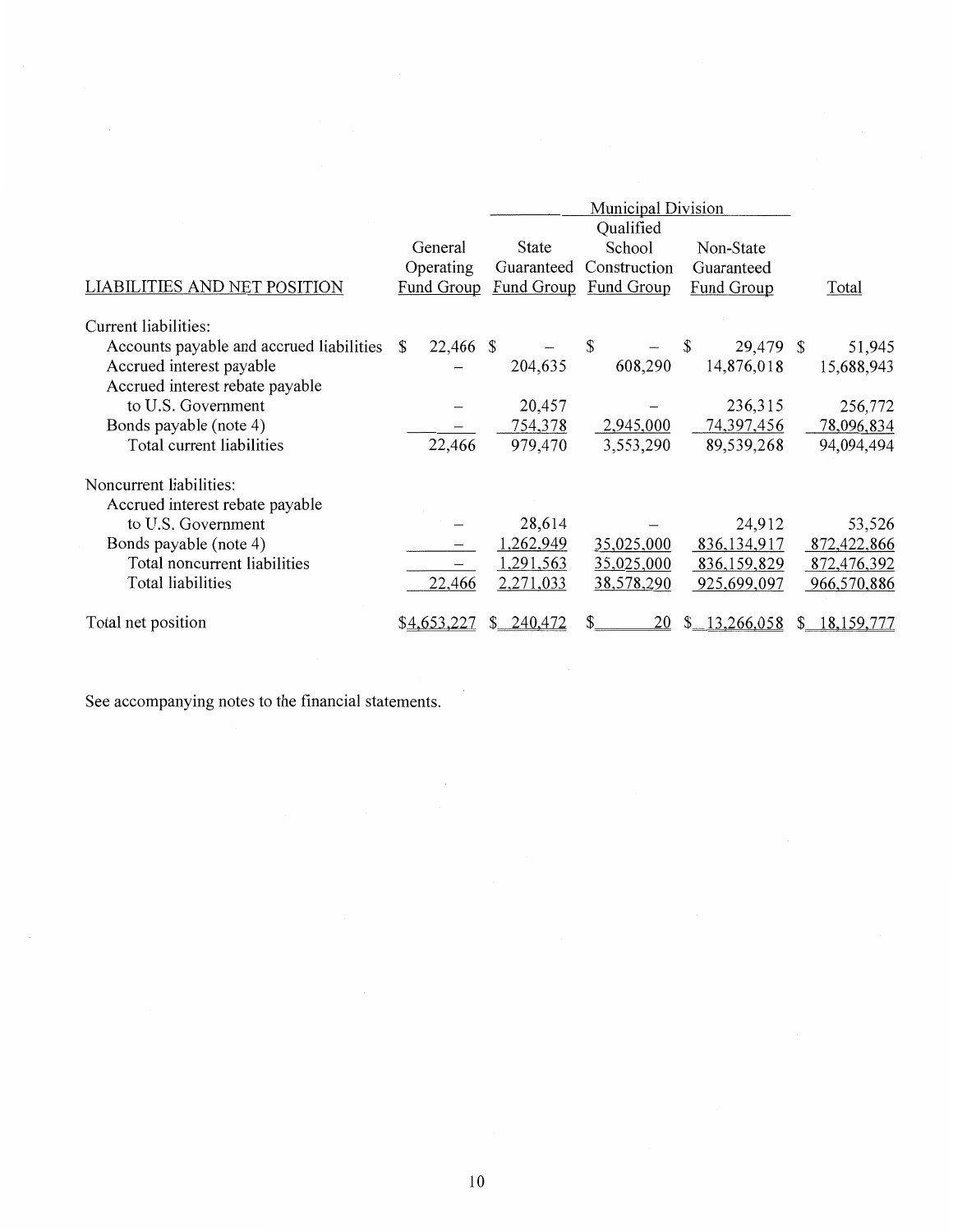## STATEMENTS OF REVENUES, EXPENSES AND CHANGES IN NET POSITION

For the Year Ended June 30, 2014

| <b>Municipal Division</b>                                                                 |                                           |                                          |                                                          |                                              |                                  |  |  |  |
|-------------------------------------------------------------------------------------------|-------------------------------------------|------------------------------------------|----------------------------------------------------------|----------------------------------------------|----------------------------------|--|--|--|
| Operating revenues:                                                                       | General<br>Operating<br><b>Fund Group</b> | State<br>Guaranteed<br><b>Fund Group</b> | Qualified<br>School<br>Construction<br><b>Fund Group</b> | Non-State<br>Guaranteed<br><b>Fund Group</b> | Total                            |  |  |  |
| Interest on loans receivable<br>from governmental units<br>Interest income from           | \$                                        | $\mathbb{S}$<br>232,322                  | \$2,078,771                                              | \$36,604,480                                 | \$38,915,573                     |  |  |  |
| investments<br>Net increase (decrease) in the                                             | 60,767                                    | 25,247                                   | 20                                                       | 3,751,143                                    | 3,837,177                        |  |  |  |
| fair value of investments<br>Other income                                                 | 29,108<br>182,084                         | (41, 106)                                | $\overline{\phantom{0}}$                                 | (725, 687)<br><u>5</u>                       | (737, 685)<br>182,089            |  |  |  |
| Total operating revenues                                                                  | 271,959                                   | 216,463                                  | 2,078,791                                                | 39,629,941                                   | 42, 197, 154                     |  |  |  |
| Operating expenses:<br>Interest expense<br>Operating expenses<br>Other expense            | 393,274                                   | 301,001                                  | 2,078,771                                                | 37,765,556<br>308,792                        | 40,145,328<br>393,274<br>308,792 |  |  |  |
| Total operating expenses                                                                  | 393,274                                   | 301,001                                  | 2,078,771                                                | 38,074,348                                   | 40,847,394                       |  |  |  |
| Operating (loss) income before<br>operating transfers                                     | (121,315)                                 | (84, 538)                                | 20                                                       | 1,555,593                                    | 1,349,760                        |  |  |  |
| Operating transfers<br>in (out) (note $1$ )                                               | 20,839                                    | (20, 810)                                | (29)                                                     |                                              |                                  |  |  |  |
| Operating (loss) income                                                                   | (100, 476)                                | (105,348)                                | (9)                                                      | 1,555,593                                    | 1,349,760                        |  |  |  |
| Net position, beginning of year<br>as previously reported                                 | 4,753,703                                 | 403,334                                  | 29                                                       | 19,824,326                                   | 24,981,392                       |  |  |  |
| Effect of change in accounting<br>principle on beginning of<br>year net position (note 6) |                                           | (57, 514)                                |                                                          | (8, 113, 861)                                | (8,171,375)                      |  |  |  |
| Net position, beginning of year,<br>as restated                                           | 4,753,703                                 | 345,820                                  | 29                                                       | 11,710,465                                   | 16,810,017                       |  |  |  |
| Net position, end of year                                                                 | \$4,653,227                               | $S_{-}$<br>240,472                       | $\frac{1}{2}$<br>20                                      | \$13,266,058                                 | \$18,159,777                     |  |  |  |

See accompanying notes to the financial statements.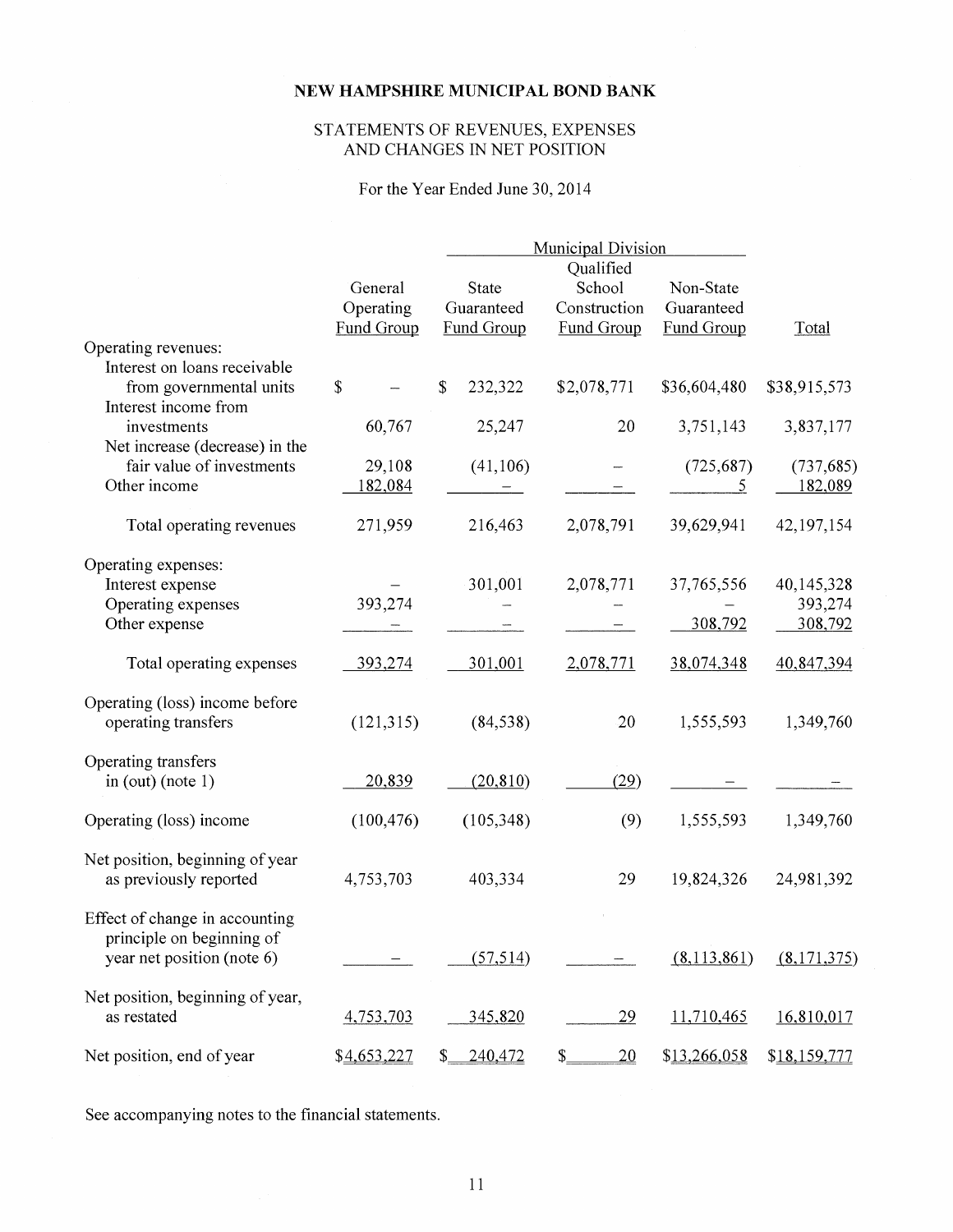# STATEMENTS OF CASH FLOWS

For the Year Ended June 30, 2014

|                                        |             |                       | Municipal Division |                                                     |                |
|----------------------------------------|-------------|-----------------------|--------------------|-----------------------------------------------------|----------------|
|                                        |             |                       | Qualified          |                                                     |                |
|                                        | General     | State                 | School             | Non-State                                           |                |
|                                        | Operating   | Guaranteed            | Construction       | Guaranteed                                          |                |
|                                        | Fund Group  | Fund Group            | Fund Group         | Fund Group                                          | Total          |
| Operating activities:                  |             |                       |                    |                                                     |                |
| Cash received from govern-             |             |                       |                    |                                                     |                |
| mental units                           | \$          |                       |                    | \$1,044,053 \$5,070,951 \$104,588,826 \$110,703,830 |                |
| Cash payments to govern-               |             |                       |                    |                                                     |                |
| mental units                           |             |                       |                    | (48, 225, 000)                                      | (48, 225, 000) |
| Cash received (paid) from              |             |                       |                    |                                                     |                |
| other income                           | 182,084     |                       |                    | (41, 916)                                           | 140,168        |
| Cash paid for operating expenses       | (371, 493)  |                       |                    |                                                     | (371, 493)     |
| Cash payments for bond insurance       |             |                       |                    |                                                     |                |
| costs                                  |             |                       |                    | (308, 792)                                          | (308, 792)     |
| Cash paid for other assets             | (8,933)     |                       |                    |                                                     | (8,933)        |
| Cash received from (paid to)           |             |                       |                    |                                                     |                |
| other funds                            | 20,839      | (20, 810)             | (29)               |                                                     |                |
|                                        |             |                       |                    |                                                     |                |
| Net cash (used) provided by            |             |                       |                    |                                                     |                |
| operating activities                   | (177, 503)  | 1,023,243             | 5,070,922          | 56,013,118                                          | 61,929,780     |
|                                        |             |                       |                    |                                                     |                |
| Investing activities:                  |             |                       |                    |                                                     |                |
| Purchases of investments               | (4,200,000) |                       |                    | (6,434,393)                                         | (10, 634, 393) |
| Proceeds from sale and maturities      |             |                       |                    |                                                     |                |
| of investments                         | 447,435     | 378,071               |                    | 21,276,030                                          | 22,101,536     |
| Interest received on investments       | 57,286      | 48,663                | 20                 | 4,031,389                                           | 4,137,358      |
| Interest rebate paid to U.S.           |             |                       |                    |                                                     |                |
| Government                             |             | (224, 189)            |                    | (88, 121)                                           | (312,310)      |
|                                        |             |                       |                    |                                                     |                |
| Net cash (used) provided by            |             |                       |                    |                                                     |                |
| investing activities                   | (3,695,279) | 202,545               | 20                 | 18,784,905                                          | 15,292,191     |
|                                        |             |                       |                    |                                                     |                |
| Noncapital financing activities:       |             |                       |                    |                                                     |                |
| Proceeds from bonds payable            |             |                       |                    | 55,001,077                                          | 55,001,077     |
| Principal paid on bonds payable        |             | (1,079,793)           | (2,945,000)        | (87, 145, 000)                                      | (91, 169, 793) |
| Interest paid on bonds payable         |             | (288, 644)            |                    | $(2,125,951)$ $(39,367,553)$                        | (41, 782, 148) |
|                                        |             |                       |                    |                                                     |                |
| Net cash used by noncapital            |             |                       |                    |                                                     |                |
| financing activities                   |             | (1,368,437)           | (5,070,951)        | (71,511,476)                                        | (77,950,864)   |
|                                        |             |                       |                    |                                                     |                |
| (Decrease) increase in cash and cash   |             |                       |                    |                                                     |                |
| equivalents                            | (3,872,782) | (142, 649)            | (9)                | 3,286,547                                           | (728, 893)     |
|                                        |             |                       |                    |                                                     |                |
| Cash and cash equivalents, beginning   |             |                       |                    |                                                     |                |
| of year                                | 4,311,674   | 145,927               | 29                 | 12,164,713                                          | 16,622,343     |
|                                        |             |                       |                    |                                                     |                |
| Cash and cash equivalents, end of year | \$438,892   | $3,278$ \$<br>$S_{-}$ |                    | 20 \$ 15,451,260 \$ 15,893,450                      |                |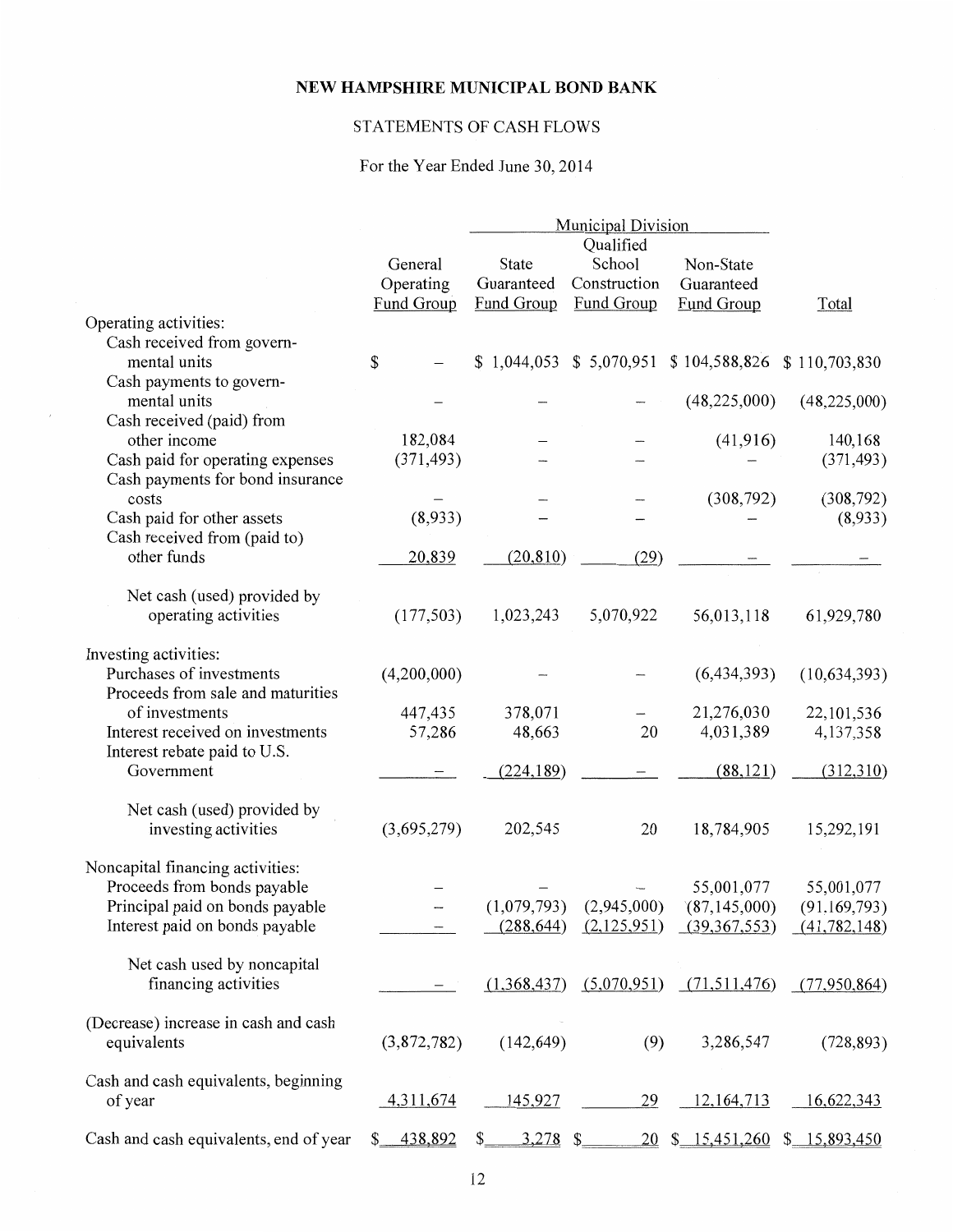# STATEMENTS OF CASH FLOWS (CONTINUED)

For the Year Ended June 30, 2014

|                                           |    |            | <b>Municipal Division</b> |                                 |              |                   |  |              |    |                                                                                   |
|-------------------------------------------|----|------------|---------------------------|---------------------------------|--------------|-------------------|--|--------------|----|-----------------------------------------------------------------------------------|
|                                           |    |            |                           |                                 | Qualified    |                   |  |              |    |                                                                                   |
|                                           |    | General    | <b>State</b>              |                                 | School       |                   |  | Non-State    |    |                                                                                   |
|                                           |    | Operating  |                           | Guaranteed                      | Construction |                   |  | Guaranteed   |    |                                                                                   |
|                                           |    | Fund Group |                           | <b>Fund Group</b>               |              | <b>Fund Group</b> |  | Fund Group   |    | <b>Total</b>                                                                      |
| Statement of net position classification: |    |            |                           |                                 |              |                   |  |              |    |                                                                                   |
| Cash                                      | \$ | 107,130    | $\mathsf{\$}$             |                                 | \$           | 20S               |  |              | \$ | 107,150                                                                           |
| Cash equivalents – investments held       |    |            |                           |                                 |              |                   |  |              |    |                                                                                   |
| by trustee                                |    | 331,762    |                           | 3,278                           |              | -                 |  | 11,657,357   |    | 11,992,397                                                                        |
| Cash equivalents - reserve fund           |    |            |                           |                                 |              |                   |  |              |    |                                                                                   |
| investments held by trustee               |    |            |                           |                                 |              |                   |  | 3,793,903    |    | 3,793,903                                                                         |
|                                           |    |            |                           |                                 |              |                   |  |              |    |                                                                                   |
|                                           |    | 438,892    | $S_{-}$                   | 3,278                           | S            | 20                |  | \$15,451,260 |    | \$ 15,893,450                                                                     |
|                                           |    |            |                           |                                 |              |                   |  |              |    |                                                                                   |
| Reconciliation of operating (loss)        |    |            |                           |                                 |              |                   |  |              |    |                                                                                   |
| income to net cash (used) provided        |    |            |                           |                                 |              |                   |  |              |    |                                                                                   |
| by operating activities:                  |    |            |                           |                                 |              |                   |  |              |    |                                                                                   |
| Operating (loss) income                   | \$ |            |                           | $(100, 476)$ \$ $(105, 348)$ \$ |              | $(9)$ \$          |  | 1,555,593 \$ |    | 1,349,760                                                                         |
| Adjustments to reconcile                  |    |            |                           |                                 |              |                   |  |              |    |                                                                                   |
| operating (loss) income                   |    |            |                           |                                 |              |                   |  |              |    |                                                                                   |
| to net cash (used) provided               |    |            |                           |                                 |              |                   |  |              |    |                                                                                   |
| by operating activities:                  |    |            |                           |                                 |              |                   |  |              |    |                                                                                   |
| Interest income from                      |    |            |                           |                                 |              |                   |  |              |    |                                                                                   |
| investments                               |    | (60, 767)  |                           | (25, 247)                       |              | (20)              |  | (3,751,143)  |    | (3,837,177)                                                                       |
| Net decrease (increase)                   |    |            |                           |                                 |              |                   |  |              |    |                                                                                   |
| in the fair value of                      |    |            |                           |                                 |              |                   |  |              |    |                                                                                   |
| investments                               |    | (29, 108)  |                           | 41,106                          |              |                   |  | 725,687      |    | 737,685                                                                           |
| Amortization of rebates                   |    |            |                           |                                 |              |                   |  |              |    |                                                                                   |
| to governmental units                     |    |            |                           | 42,028                          |              |                   |  | 399,489      |    | 441,517                                                                           |
| Interest expense on                       |    |            |                           |                                 |              |                   |  |              |    |                                                                                   |
| bonds payable                             |    |            |                           | 301,001                         |              | 2,078,771         |  | 37,765,556   |    | 40,145,328                                                                        |
| Change in assets and liabilities:         |    |            |                           |                                 |              |                   |  |              |    |                                                                                   |
| Loans receivable from                     |    |            |                           |                                 |              |                   |  |              |    |                                                                                   |
| governmental units                        |    |            |                           | 759,793                         |              | 2,945,000         |  | 18,147,060   |    | 21,851,853                                                                        |
| Accrued interest receivable               |    |            |                           |                                 |              |                   |  |              |    |                                                                                   |
| from governmental units                   |    |            |                           | 9,910                           |              | 47,180            |  | 1,212,797    |    | 1,269,887                                                                         |
| Other assets                              |    | (8,933)    |                           |                                 |              |                   |  |              |    | (8,933)                                                                           |
| Accounts payable and                      |    |            |                           |                                 |              |                   |  |              |    |                                                                                   |
| accrued liabilities                       |    | 21,781     |                           |                                 |              |                   |  | (41, 921)    |    | (20, 140)                                                                         |
|                                           |    |            |                           |                                 |              |                   |  |              |    |                                                                                   |
| Net cash (used) provided by               |    |            |                           |                                 |              |                   |  |              |    |                                                                                   |
| operating activities                      |    |            |                           |                                 |              |                   |  |              |    | $$$ $(177,503)$ $$$ $1,023,243$ $$$ $5,070,922$ $$$ $56,013,118$ $$$ $61,929,780$ |

See accompanying notes to the financial statements.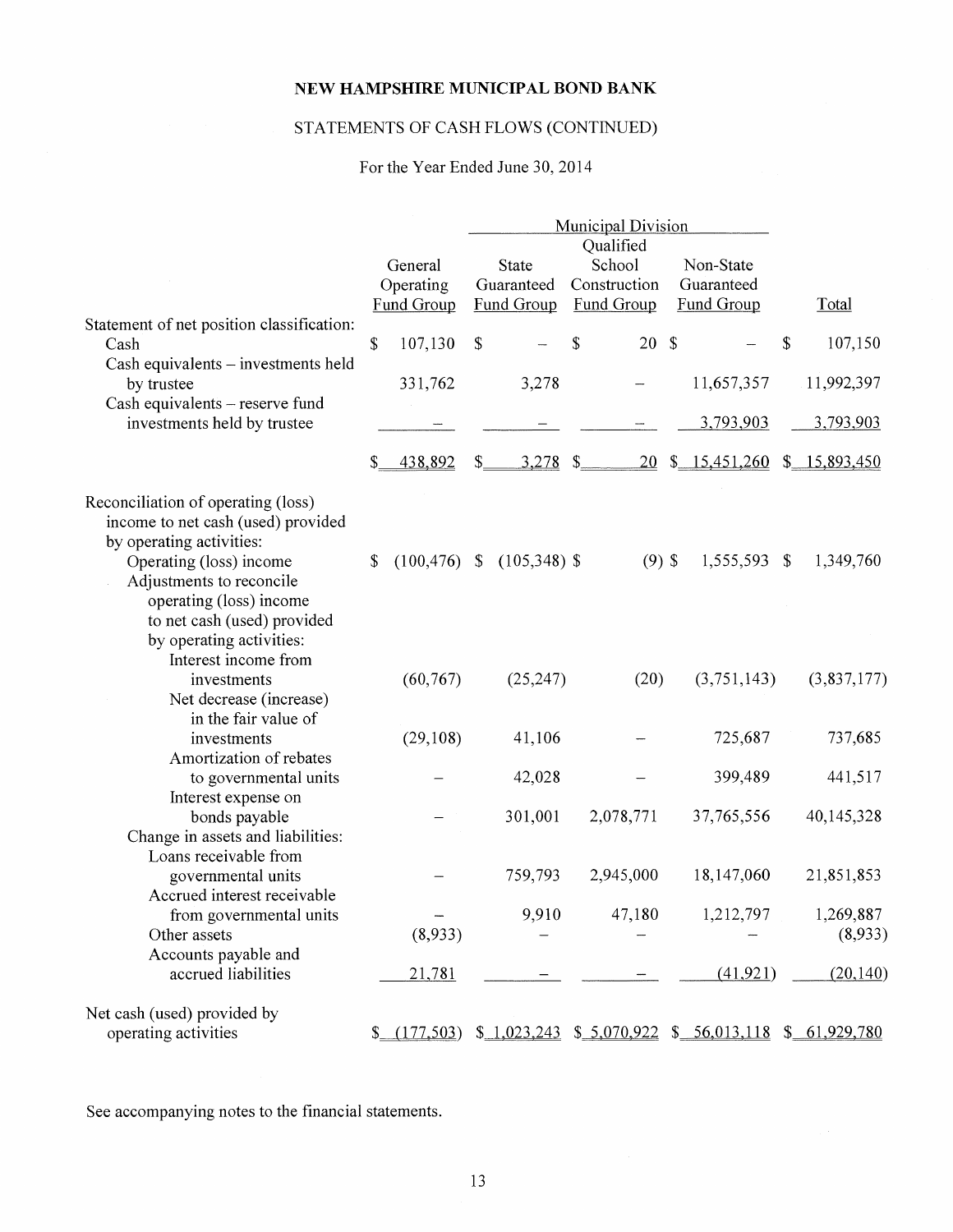#### NOTES TO FINANCIAL STATEMENTS

June 30, 2014

#### **1. Organization**

The New Hampshire Municipal Bond Bank (Bond Bank) was created in 1977 by Chapter 35-A (Act) of the State of New Hampshire (State) Revised Statutes Annotated. The Bond Bank is an instrumentality of the State, but is not a State agency and has no taxing authority. The Bond Bank has separate corporate and sovereign capacity and its board of directors is composed of the State Treasurer (who serves as director ex officio) and four directors appointed by the Governor and Executive Council. The Bond Bank has no oversight authority over any other entity.

Under the Act, the Bond Bank is empowered to issue its bonds to make funds available to governmental units having the power to levy taxes (county, city, town, school district, village district or other body corporate and politic), through the purchase by the Bond Bank of their municipal bonds. The governmental units enter into loan agreements with the Bond Bank pursuant to which they issue municipal bonds. Accordingly, the Bond Bank enables governmental units to issue debt at a lower cost of borrowing and on more favorable terms than would be possible by financing on their own. As discussed below, the Act was amended in 1982 to establish the Educational Institutions Division.

To achieve its purpose, the Bond Bank operates the following divisions and programs:

## *General*

**General Operating Fund Group** consists of the operating revenues and expenses incurred by the Bond Bank in administering the resolutions under which it is operating. The resolutions have been grouped into two categories, the Municipal Division and the Educational Institution Division. The General Operating Fund Group was created in July 2011 through transfers from the State Guaranteed Fund Group and the Qualified School Construction Fund Group. No State appropriations are made to the Bond Bank. Fees and charges are received by the Bond Bank for the use of its services or facilities. These fees and charges, along with income from investments, provide for the annual operating costs of the Bond Bank. Prior to the formation of the General Operating Fund Group, the Bond Bank's operating revenues and expenses were included in the revenues and expenses of the State Guaranteed Fund Group, Non-State Guaranteed Fund Group and Coe-Brown Northwood Academy Fund Group.

#### *Municipal Division*

**State Guaranteed** bonds issued are not a debt of the State of New Hampshire, and the State is not liable on such bonds. However, the municipal bonds issued through the Bond Bank are guaranteed as to payment of principal and interest by a pledge of the full faith and credit of the State of New Hampshire. The Bond Bank has issued bonds for its State Guaranteed program pursuant to a General Resolution adopted on July 19, 1979, as amended from time to time (the "1979 Resolution").

**Qualified School Construction** bonds issued are not a debt of the State of New Hampshire, and the State is not liable on such bonds. However, the municipal bonds issued through the Bond Bank are guaranteed as to 75 percent of principal and interest by a pledge of the full faith and credit of the State of New Hampshire. The Bond Bank has issued bonds for its Qualified School Construction program pursuant to a General Resolution adopted on June 2, 2010 (the QSCB Resolution).

**Non-State Guaranteed** bonds issued are not a debt of the State of New Hampshire, and the State is not liable on such bonds.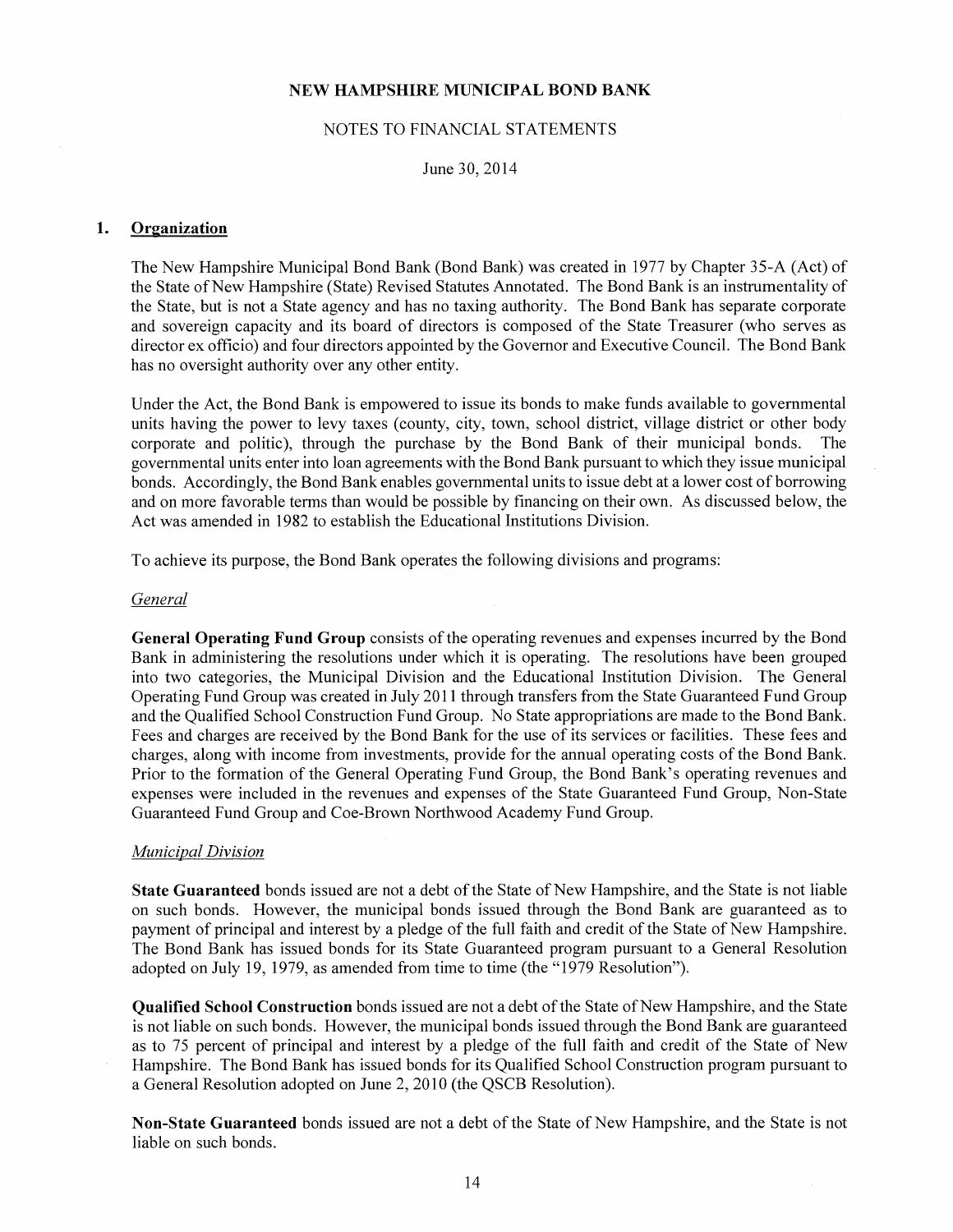#### NOTES TO FINANCIAL STATEMENTS

June 30, 2014

## **1. Organization (Continued)**

Since its inception, the Bond Bank has issued bonds for its Non-State Guaranteed program pursuant to a General Resolution adopted on December 1, 1978, as amended from time to time (the 1978 Resolution). On July 14, 2005, the Bond Bank adopted a new General Resolution (the 2005 Resolution). While substantially similar to the 1978 Resolution, the 2005 Resolution contains a number of improvements, including a flexible reserve fund sizing requirement, some changes in permitted investments, the ability to meet its reserve fund requirement with surety bond policies and other credit facilities, and a streamlined approach to calling bonds for early redemption. The adoption of the 2005 Resolution has not resulted in any substantive change to the Bond Bank's overall program. Total assets and liabilities of the 2005 Resolution, which are reported under the Non-State Guaranteed Fund Group, were approximately \$214,410,000 at June 30, 2014, consisting primarily of loans to governmental units and bonds payable.

Bonds issued under the 2005 Resolution are separately secured from all other bonds of the Bond Bank, including those issued under the 1978 Resolution. Bonds issued under the 2005 Resolution (through 2008) have met the reserve fund requirements through the purchase of surety bond policies. Providers of these policies have been downgraded since their purchase, and in the case of one provider the ratings have been withdrawn. The table below summarizes the surety policies purchased by the Bond Bank:

| <b>Surety Provider</b>                                       | <b>Amount of</b><br><b>Surety Policies</b> |                | Ratings as of June 30, 2014 |           |  |  |
|--------------------------------------------------------------|--------------------------------------------|----------------|-----------------------------|-----------|--|--|
|                                                              |                                            | Moody's        | <b>S&amp;P</b>              | Fitch     |  |  |
| <b>Assured Guaranty Municipal</b><br>National Public Finance | \$3,420,269                                | A <sub>2</sub> | AA                          | Withdrawn |  |  |
| <b>Guaranty Corporation</b>                                  | 8,247,430                                  | A3             | $AA-$                       | Withdrawn |  |  |
| $FGIC^*$                                                     | 6,782,925                                  | Withdrawn      | Withdrawn                   | Withdrawn |  |  |

\* Policies carried by FGIC are reinsured by National Public Finance Guaranty Corporation

#### **2. Significant Accounting Policies**

#### *Proprietary Fund Accounting*

. The Bond Bank is accounted for as an Enterprise Fund. An Enterprise Fund is used to account for an operation where periodic determination, on an accrual basis, of revenues earned, expenses incurred and net income is appropriate. Accordingly, the Bond Bank recognizes revenues in the period earned and expenses in the period incurred (i.e. the accrual basis of accounting).

As discussed below, the Bond Bank complies with Governmental Accounting Standards Board (GASB) statements codified under GASB Statement No. 62, *Codification of Accounting and Financial Reporting Guidance Contained in Pre-November 30, 1989 FASB and AICPA Pronouncements* (GASB 62).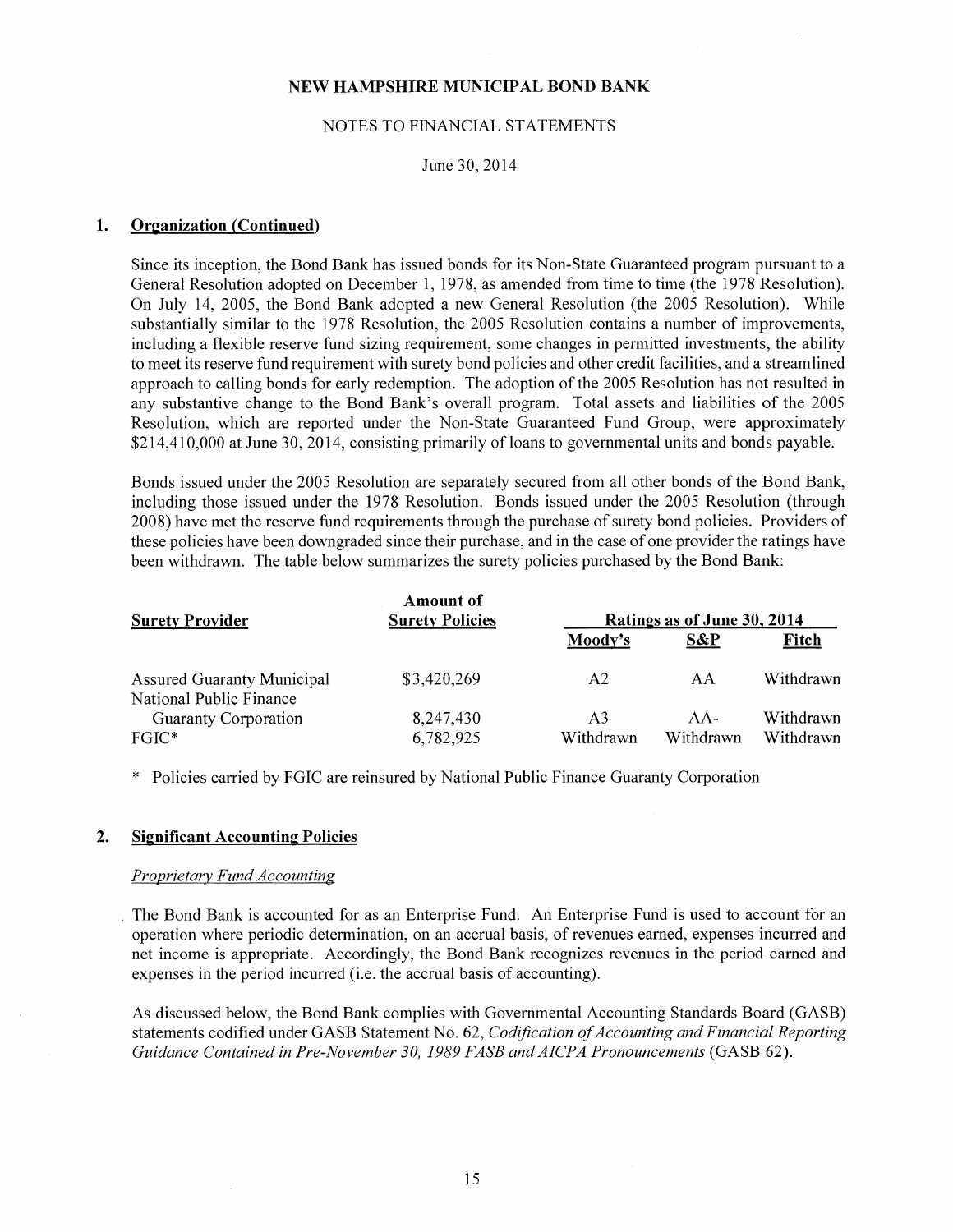#### NOTES TO FINANCIAL STATEMENTS

June 30, 2014

#### 2. Significant Accounting Policies (Continued)

The financial statements are prepared in accordance with GASB Statements No. 34, *Basic Financial Statements and Management's Discussion and Analysis* - *for State and Local Governments,* No. 37, *Basic Financial Statements – and Management's Discussion and Analysis – for State and Local Governments: Omnibus* - *an amendment of GASE Statement No. 21* and *No. 34* and *No. 38, Certain Financial Statement Note Disclosures.* 

#### *Federal Income Taxes*

It is the opinion of management that the Bond Bank is exempt from federal income taxes under Internal Revenue Code (IRC) Section 115, and that the Bond Bank has maintained its tax-exempt status and has no uncertain tax positions that require adjustment or disclosure in these financial statements. However, the Bond Bank is subject to the arbitrage rebate requirements of Section 148 of the IRC. Section 148 requires that any arbitrage profit earned on the proceeds of tax-exempt bonds issued after 1985 must be rebated to the federal government at least once every five years, with the balance rebated no later than 60 days after the retirement of the bonds.

Arbitrage rebate expense, which is presented as a reduction in the amount of interest income from investments, for the year ended June 30, 2014 was approximately \$122,000 in total for the State Guaranteed and Non-State Guaranteed Fund Groups.

## *Cash and Cash Equivalents*

The Bond Bank considers all checking and savings deposits and highly liquid investments with original maturities of three months or less to be cash equivalents.

#### *Investments*

Investments are carried at fair value. Changes in fair value are recorded as net increase or decrease in the fair value of investments on the statements of revenues, expenses and changes in net position. Interest earnings on principal-only strips within the State Guaranteed and Non-State Guaranteed Fund Groups have been recorded as interest income from investments. Reserve fund investments that are not expected to be utilized to fund bond principal and interest payments until after June 30, 2015 have been classified as long-term.

#### *Bond Discounts. Premiums and Issuance Costs*

Costs associated with issuing debt, which are generally paid by means of fees collected from governmental units, are expensed in the year incurred. However, bond insurance costs and original issue discounts or premiums associated with bond issues are deferred and are being amortized to interest expense over the life of the bond issues using the straight-line method. For each refunding, bond discounts (premiums) are presented as a reduction of (increase to) the face amount of bonds payable (note 4), whereas insurance costs are recorded as deferred charges included in unamortized bond insurance costs.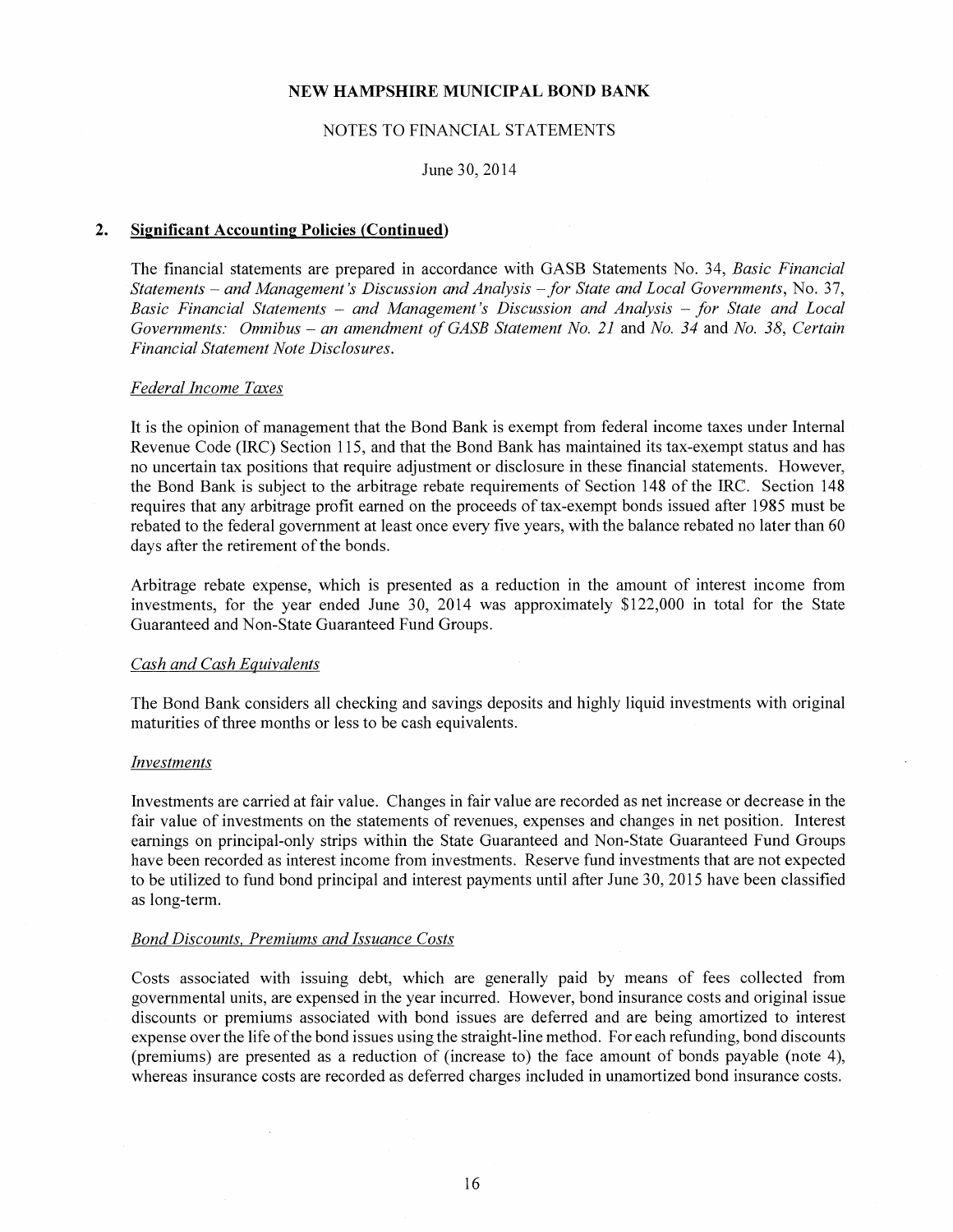## NOTES TO FINANCIAL STATEMENTS

June 30, 2014

## **2. Significant Accounting Policies (Continued)**

#### *Advanced Refundings*

All advanced refundings completed subsequent to July 1, 1993 within the Bond Bank's municipal division are accounted for in accordance with the provisions of GASB Statement No. 23, *Accounting and Financial Reporting for Refundings of Debt Reported by Proprietary Activities.* Under GASB Statement No. 23, the difference between the reacquisition price and the net carrying amount of the old debt is deferred and amortized as a component of interest expense over the remaining life of the old debt, or the life of the new debt, whichever is shorter, using the straight-line method. The unamortized portion of the deferred amount is reported as a deferred outflow of resources. Amortization for the year ended June 30, 2014 was approximately \$58,000 and \$2,168,000 for the State Guaranteed and Non-State Guaranteed Fund Groups, respectively.

The gains, losses and economic benefits of advance refundings completed within the Educational Institution Division inure to the respective institution and not the Bond Bank. The Board of Directors determines what percentage, if any, of the gains, losses and economic benefits of advanced refunding within the Municipal Divisions gets passed on to the respective governmental units. The refunding benefits rebated to governmental units are deferred and amortized over the life of the refunded bonds (which is equivalent to the life of the loans receivable) using a method which approximates the effective interest method.

#### *Management Estimates*

The preparation of financial statements in conformity with accounting principles generally accepted in the United States of America requires the Bond Bank to make estimates and assumptions that affect the amount of assets and liabilities and disclosure of contingent assets and liabilities at the date of the financial statements and the reported amounts of revenues and expenses during the reporting period. Actual results could differ from those estimates.

#### *Total Columns*

The "total" columns contain the totals of the similar accounts of the various funds. Since the assets of the funds are restricted, the combination of the accounts, including assets therein, is for convenience only and does not indicate that the combined assets are available in any manner other than that provided for in the separate funds.

#### *Recently Issued Accounting Pronouncements*

In April 2012, GASB issued Statement No. 65, *Items Previously Reported as Assets and Liabilities*  (GASB 65). The objective of this statement is to provide financial reporting guidance for deferred outflows of resources and deferred inflows of resources. GASB 65 requires that bond issuance costs be immediately expensed in the period incurred, and for certain items requires the reclassification of amounts previously reported as assets and liabilities to deferred outflows of resources or deferred inflows of resources or to expenses or revenues. The impact of adoption of this statement is described in note 6.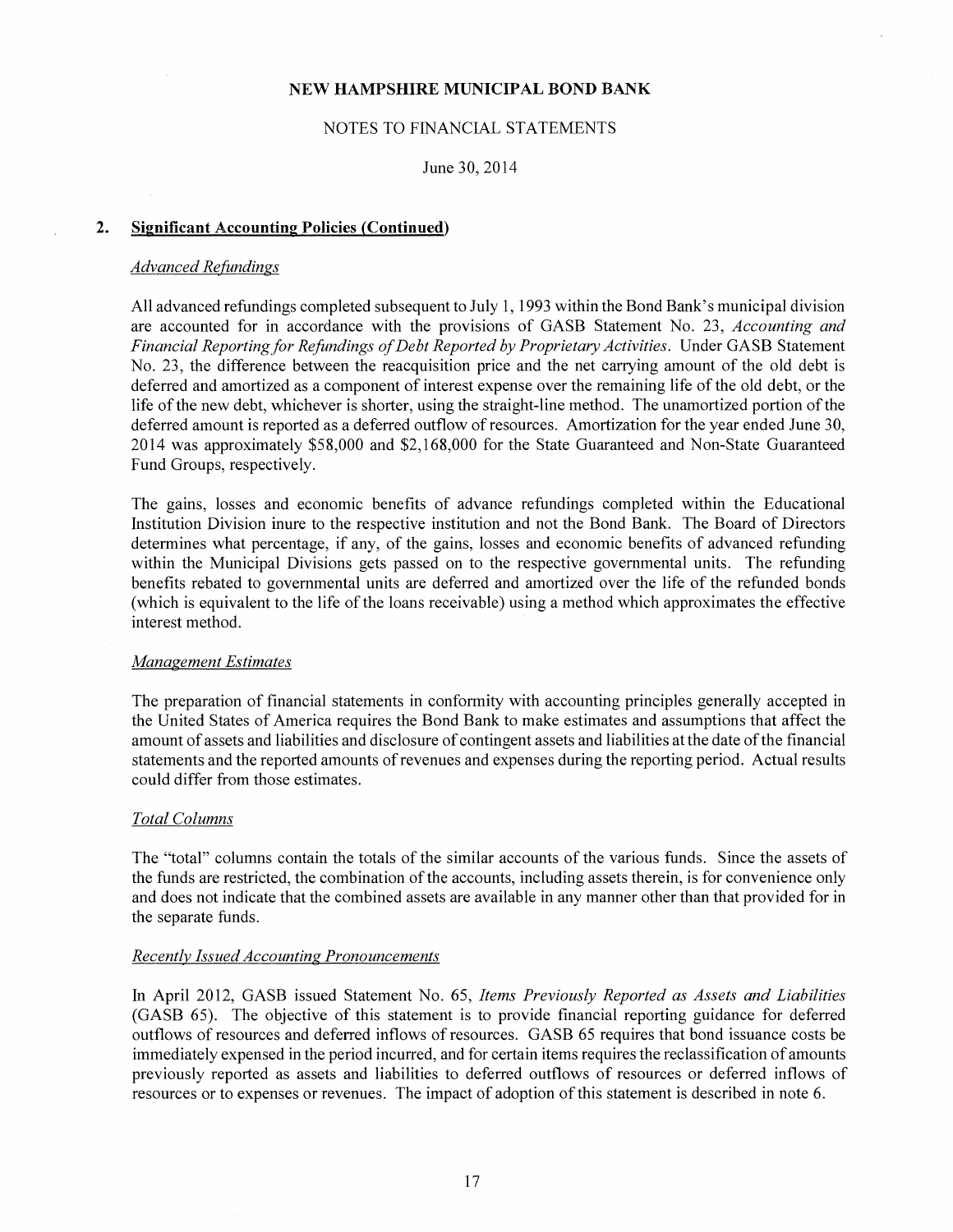## NOTES TO FINANCIAL STATEMENTS

June 30, 2014

#### 2. Significant Accounting Policies (Continued)

In June 2012, GASB issued Statement No. 68, *Accounting and Financial Reporting for Pensions,* which was amended by Statement No. 71, *Pension Transition for Contributions Made Subsequent to the Measurement Date.* These statements establish standards for reporting a pension asset or liability on the statement of net position for a defined benefit plan that is based on the fiduciary plan net position, rather than plan funding. The employer's annual pension expense will no longer be connected to the funding of the plan. This will result in pension expense being different from the actuarially determined annual required contributions. The provisions of these statements are effective for periods beginning after June 15, 2014. Management is currently evaluating the impact these statements will have on the Bond Bank's financial statements.

#### 3. Cash, Cash Equivalents and Investments

Cash includes funds held in interest bearing demand deposit and savings accounts, which, at times, may exceed amounts guaranteed by the Federal Deposit Insurance Corporation. The Bond Bank has not experienced any losses in such accounts and management believes the Bond Bank is not exposed to any significant risk of loss on cash.

Investments held by trustee and Reserve Fund investments held by trustee consist primarily of U.S. Treasury obligations, U.S. Government-sponsored enterprises, New Hampshire government obligations, and shares of money market funds which invest in U.S. Government and Government Agency obligations. All investments are held by a trustee in the Bond Bank's name. In addition to the above, the Bond Bank's internal investment policies allow operating investments to include fixed-income mutual funds which hold diversified portfolios in investment-grade debt securities.

The Act and each of the Municipal Division's general bond resolutions under the State Guaranteed Fund Group and the Non-State Guaranteed Fund Group require the establishment of a debt service reserve fund. These resolutions are secured separately from all other general bond resolutions of the Bond Bank. Amounts on deposit in the debt service reserve fund of each of these resolutions are held by the trustee under each of such general bond resolutions. Investment earnings on amounts held in each respective debt service reserve fund are restricted to the payment of debt service on bonds of the Bond Bank issued pursuant to each respective general bond resolution for the purpose of funding each respective debt service reserve fund. Each of these resolutions pledges its debt service reserve fund to the payment of debt service in the event of a governmental unit payment default.

The 1978 and 1979 Resolutions require their respective debt service funds be sized to meet the maximum amount of maturing municipal bond debt service in any calendar year. The 2005 Resolution requires that for each issue of bonds, the reserve fund requirement shall equal the lesser of (i) 10% of the aggregate original net proceeds of such Series of Bonds, (ii) 125% of the average annual aggregate Debt Service on such Bonds, or (iii) the maximum aggregate amount of Debt Service due on such Bonds in any succeeding bond year. This requirement is subject to change by an amendment to the 2005 Resolution under certain circumstances, but only once 100 loans have been made by the Bank under the 2005 Resolution. At June 30, 2014, the Bank had made 74 loans under the 2005 Resolution.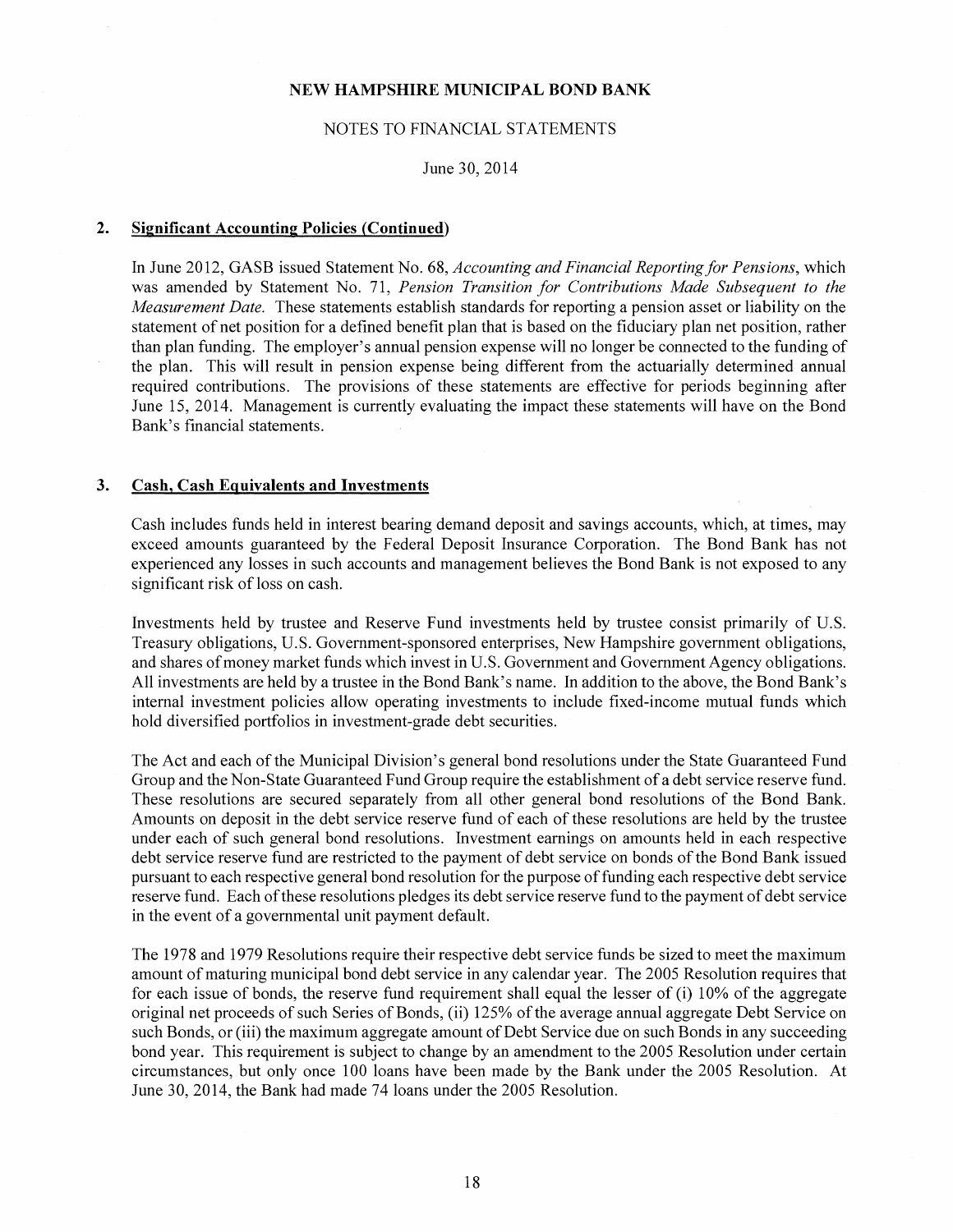## NOTES TO FINANCIAL STATEMENTS

#### June 30, 2014

#### **3. Cash, Cash Equivalents and Investments (Continued)**

As permitted by the bond resolution, any funds not required for loans to government units or deposit to reserve funds, may be held by the Bond Bank as unrestricted investments. These amounts are classified as investments within the General Operating Fund Group.

Reserve Fund investments and investments held by trustee must be invested in any of the following obligations; (a) direct obligations of the United States of America or direct obligations of the State or obligations for which the faith and credit of the United States of America or the State is pledged to provide for the payment of the principal and interest, (b) any bond, debenture, note, participation or other similar obligation issued by the Federal National Mortgage Association, and ( c) any other obligation of the United States of America or any Federal agencies which may then be purchased with funds belonging to the State or held in the State Treasury.

Investments of the Bond Bank consist of short-term money market funds that are 100% collateralized by government securities and investments in U.S. Treasury and U.S. Government sponsored enterprise securities. At June 30, 2014, investments are categorized as follows:

|                                                             | Fair Value     |
|-------------------------------------------------------------|----------------|
| <b>General Operating Fund Group</b>                         |                |
| Investments held by trustee:                                |                |
| Cash equivalents                                            | 331,762<br>S.  |
| Operating investments:                                      |                |
| Fixed income - mutual funds                                 | \$4,220,943    |
|                                                             |                |
| <b>State Guaranteed Fund Group</b>                          |                |
| Investments held by trustee:                                |                |
| Cash equivalents                                            | 3,278          |
|                                                             |                |
| Reserve fund investments held by trustee:                   |                |
| U.S. Treasury strips                                        | \$.<br>777.692 |
| <b>Non-State Guaranteed Fund Group</b>                      |                |
| Investments held by trustee:                                |                |
| Cash equivalents                                            | \$11,657,357   |
|                                                             |                |
| Reserve fund investments held by trustee:                   |                |
| Cash equivalents                                            | \$3,793,903    |
| U.S. Government obligations                                 | 34,920,652     |
| U.S. Treasury strips                                        | 19,033,508     |
| U.S. Government-sponsored enterprises strips <sup>(1)</sup> | 14,597,534     |
| N.H. G.O. capital improvement bonds                         | 16,022,304     |
|                                                             | \$88,367,901   |
|                                                             |                |

(I) Includes FHLMC, FHLB, FNMA and REFCORP.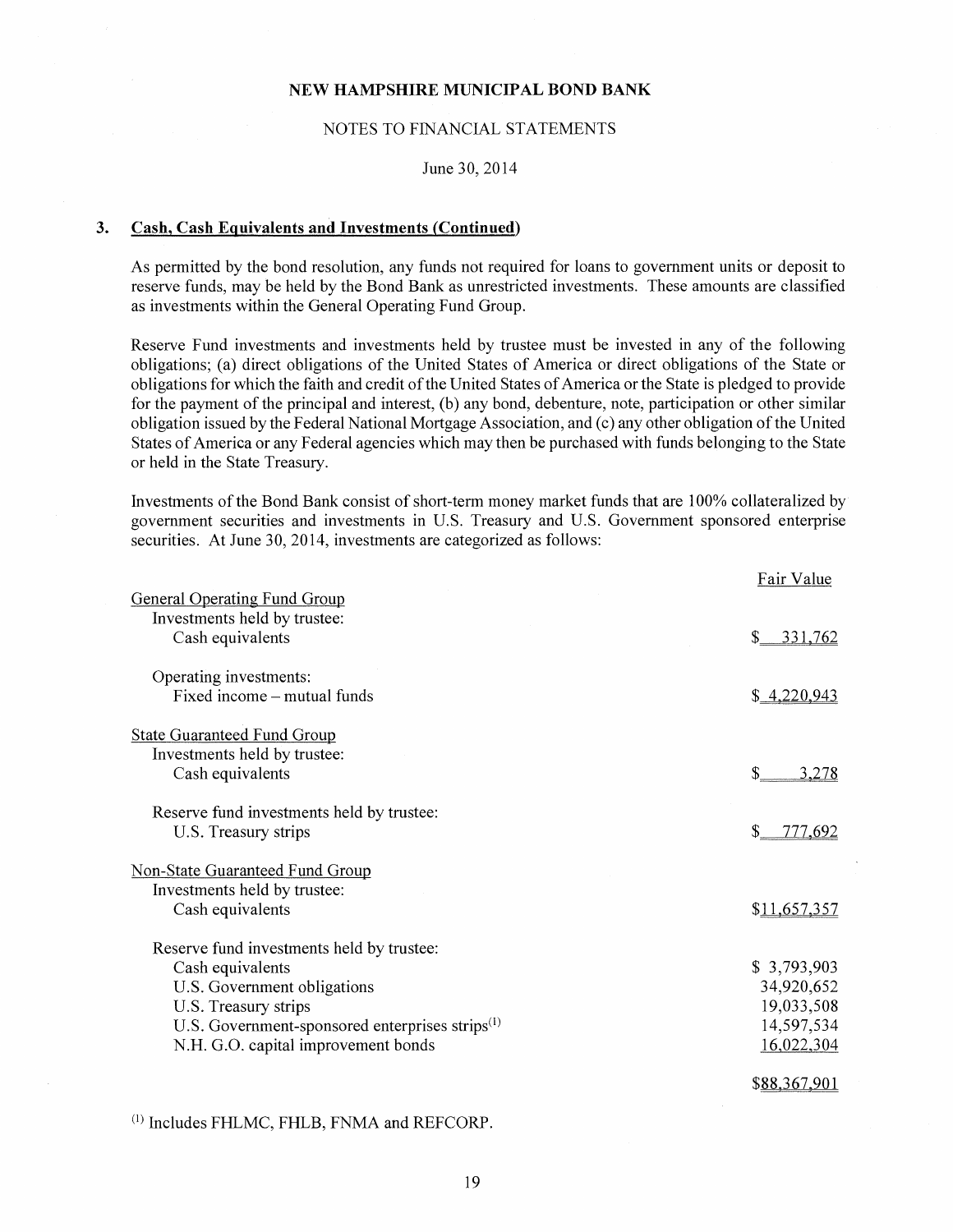#### NOTES TO FINANCIAL STATEMENTS

#### June 30, 2014

#### **3. Cash, Cash Equivalents and Investments (Continued)**

As a means of limiting its exposure to fair value losses arising from rising interest rates, the Bond Bank's investment policy provides that investment maturities be closely matched with future bond principal and interest requirements, which are the primary use of invested assets. The Bond Bank's general practice has been to hold all debt securities to their maturity, at which point the funds are needed to make required bond principal and interest payments for the respective resolutions. The following table provides information on future maturities of the Bond Bank's investments as of June 30, 2014:

|                                                                            | Fair<br>Value              | Less than<br>One Year  | One to<br>Five Years            | Six to<br>Ten Years       | More than<br>Ten Years |
|----------------------------------------------------------------------------|----------------------------|------------------------|---------------------------------|---------------------------|------------------------|
| <b>General Operating Fund Group</b>                                        |                            |                        |                                 |                           |                        |
| Fixed income – mutual<br>funds                                             | \$4,220,943                | \$4,220,943            | $\mathbb{S}$                    | $-$ \$                    | $\mathbb{S}$           |
|                                                                            | \$4,220,943                | \$4,220,943            | $\frac{\S_{\perp}}{\S_{\perp}}$ | $S_{\text{max}} =$        | $\sim$                 |
| <b>State Guaranteed Fund Group</b>                                         |                            |                        |                                 |                           |                        |
| U.S. Treasury strips                                                       | 777,692<br>\$              | \$360,965              | 416,727<br>$\mathbb{S}$         | $\mathbb{S}$              | $\mathcal{S}$          |
|                                                                            | \$<br>777,692              | \$360,965              | \$416,727                       | $S_{-}$                   |                        |
| Non-State Guaranteed Fund Group                                            |                            |                        |                                 |                           |                        |
| U.S. Government<br>obligations<br>U.S. Treasury strips<br>U.S. Government- | \$34,920,652<br>19,033,508 | \$554,477<br>2,258,434 | \$3,003,248<br>8,655,159        | \$11,272,949<br>8,119,915 | \$20,089,978           |
| sponsored enterprises<br>strips                                            | 14,597,534                 | 1,083,876              | 3,637,546                       | 6,714,112                 | 3,162,000              |
| N.H. G.O. capital<br>improvement bonds                                     | 16,022,304                 |                        |                                 |                           | 16,022,304             |
|                                                                            | \$84,573,998               | \$3,896,787            | \$15,295,953                    | \$26,106,976              | \$39,274,282           |

For an investment, custodial credit risk is the risk that, in the event of the failure of the counterparty, the Bond Bank will not be able to recover the value of its investments or collateral securities that are in the possession of an outside party. The Bond Bank's investments are held by People's United Bank, a statecharted and publicly traded commercial bank. Management of the Bond Bank is not aware of any issues with respect to custodial credit risk at People's United Bank at June 30, 2014.

Credit risk is the risk that an issuer or other counterparty to an investment will not fulfill its obligations to the Bond Bank. The Bond Bank's investment policy limits its investments to those with high credit quality such as U.S. Treasury Obligations and U.S. Government-sponsored enterprises.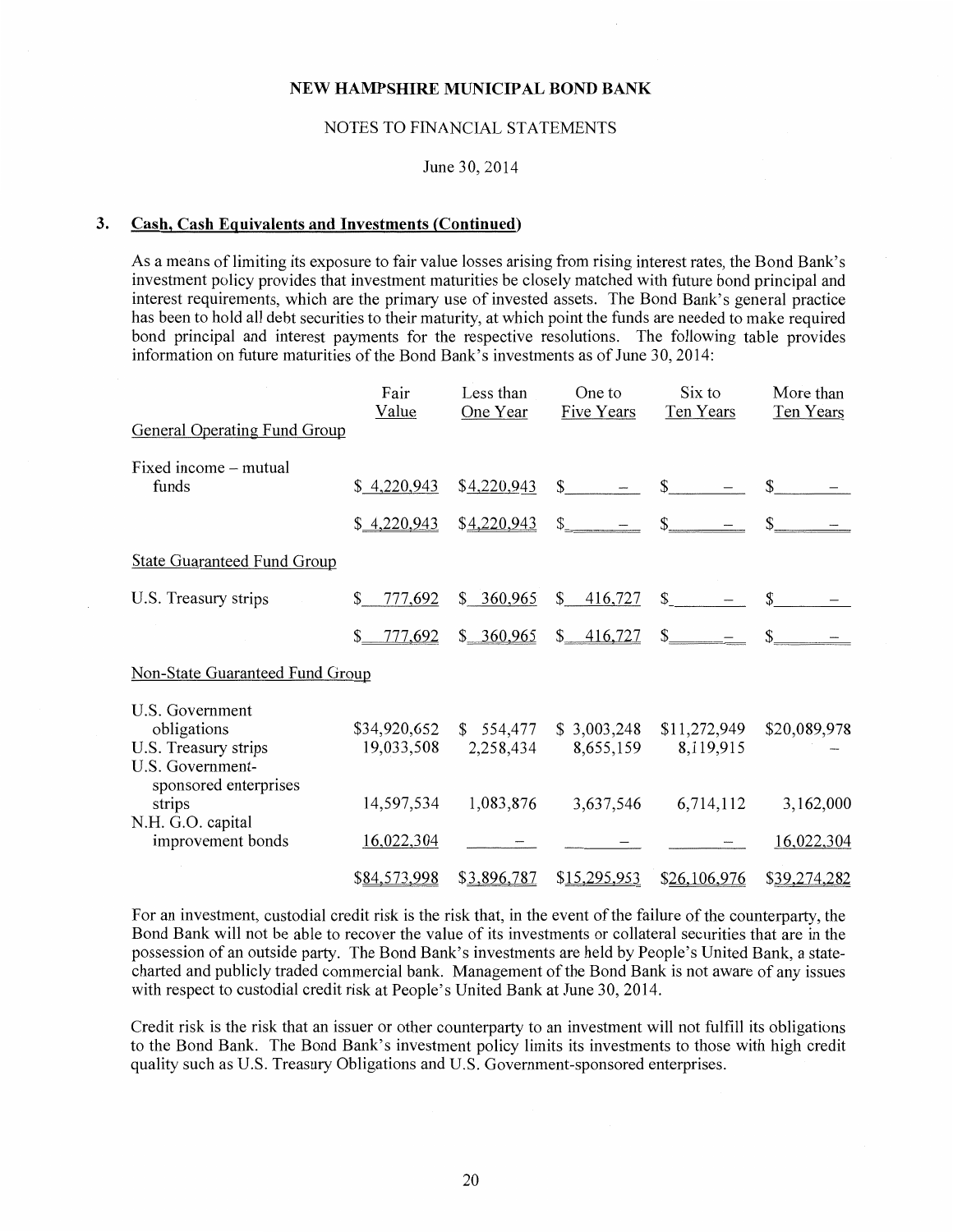## NOTES TO FINANCIAL STATEMENTS

#### June 30, 2014

#### **3. Cash, Cash Equivalents and Investments (Continued)**

Obligations of the U.S. Government or obligations explicitly guaranteed by the U.S. Government are considered to have minimal credit risk.

At June 30, 2014, the Bond Bank is invested in the State of New Hampshire's general obligation capital improvement bonds within the Non-State Guaranteed Fund Group.

The Bond Bank has invested some of its long-term funds in U.S. Treasury and U.S. Governmentsponsored enterprises principal-only strips in order to maximize yields coincident with cash needs for operations, debt service, and arbitrage. These securities are similar to zero coupon bonds which are purchased deeply discounted, with the Bond Bank receiving its only repayment stream at maturity; therefore, they are sensitive to interest rate changes. These securities are reported at fair value in the statement of net position. At June 30, 2014, the fair value of these investments is approximately \$778,000 and \$33,631,000 with the State Guaranteed and Non-State Guaranteed Fund Groups, respectively.

#### **4. Bonds Payable**

The carrying amount of bonds payable at June 30, 2014,

| by program, are as follows:   |             |
|-------------------------------|-------------|
| Municipal Division:           |             |
| <b>State Guaranteed</b>       | 2,017,327   |
| Qualified School Construction | 37,970,000  |
| Non-State Guaranteed          | 910,532,373 |
|                               |             |
|                               |             |

\$ 950 519.700

Following is a comprehensive summary of bonds payable, with original interest rates, by program at June 30, 2014:

#### **Municipal Division - State Guaranteed**

| Bonds payable consist of the following at June 30, 2014:    |              |
|-------------------------------------------------------------|--------------|
| Series 1994 D Bonds, maturing August 15, 1995 to August 15, |              |
| 2014, with interest ranging from 4.25% to 7.15%             | \$<br>65,058 |
| Series 1994 E Bonds, maturing August 15, 2001 to August 15, |              |
| 2014, with interest ranging from $5.25\%$ to $6.25\%$       | 275,000      |
| Series 2009 B Refunding Bonds, maturing August 15, 2009 to  |              |
| August 15, 2017 with interest ranging from 2.25% to 4.00%   | 1,570,000    |
|                                                             |              |
|                                                             | 1,910,058    |
| Net unamortized original issue premium                      | 107,269      |
|                                                             |              |
| Bonds payable                                               | 2,017,327    |
| Current portion                                             | 754,378      |
|                                                             |              |
| Noncurrent portion                                          | \$1,262,949  |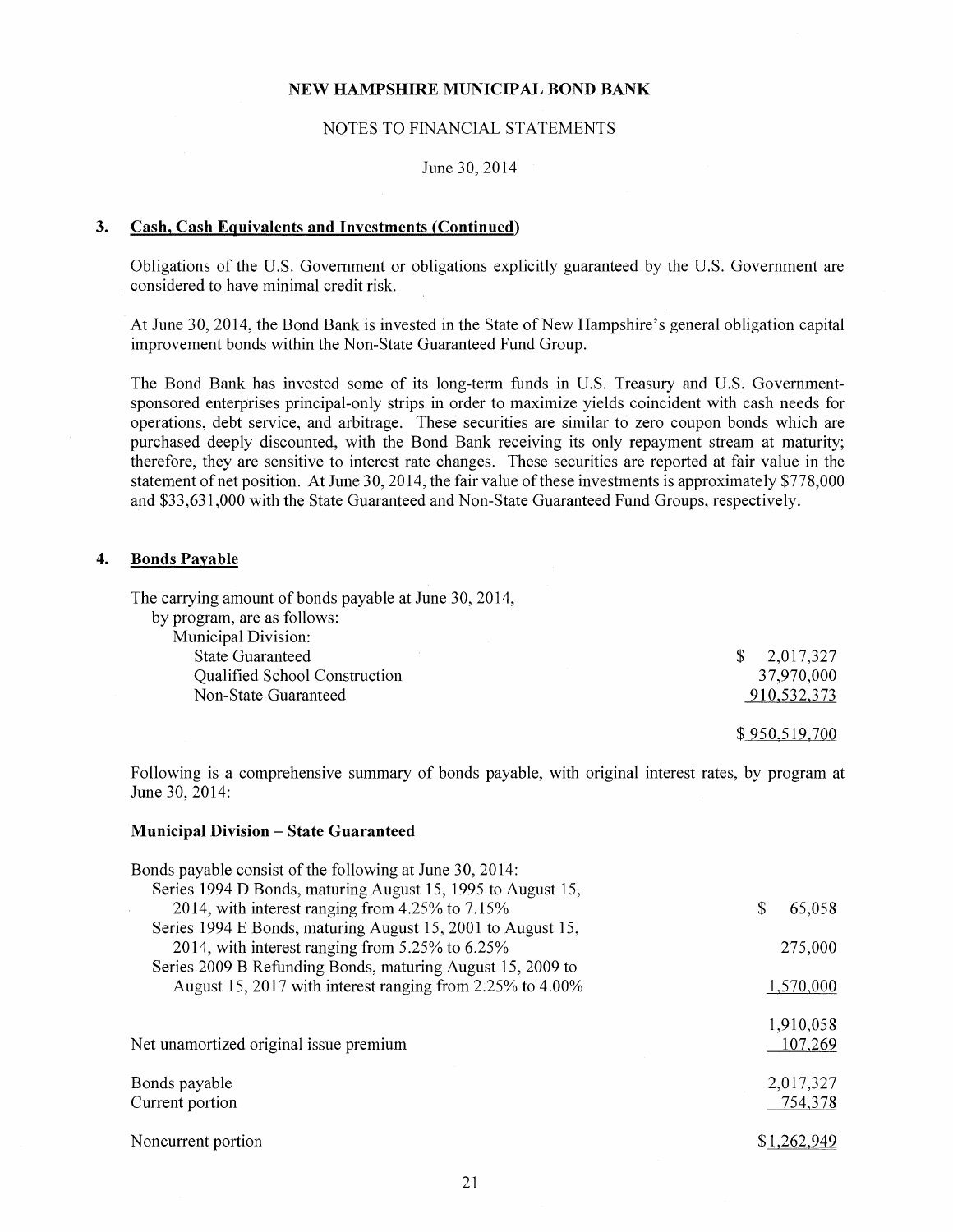## NOTES TO FINANCIAL STATEMENTS

## June 30, 2014

# **4. Bonds Payable (Continued)**

The above bonds payable will mature as follows, with interest payable semiannually:

| Fiscal year<br>Ending June 30,                                                                                                                              | Principal                                      | Interest                                |              | <b>Total</b>                             |
|-------------------------------------------------------------------------------------------------------------------------------------------------------------|------------------------------------------------|-----------------------------------------|--------------|------------------------------------------|
| 2015<br>2016<br>2017<br>2018                                                                                                                                | \$<br>720,058<br>295,000<br>285,000<br>610,000 | \$258,886<br>40,225<br>30,100<br>12,200 | $\mathbb{S}$ | 978,944<br>335,225<br>315,100<br>622,200 |
|                                                                                                                                                             | \$1,910,058                                    | \$341,411                               |              | \$2,251,469                              |
| <b>Municipal Division – Qualified School Construction Bond</b>                                                                                              |                                                |                                         |              |                                          |
| Bonds payable consist of the following at June 30, 2014.<br>Series 2010 C Bonds maturing September 15, 2011 to<br>September 15, 2026 with interest at 5.39% |                                                |                                         |              | \$37,970,000                             |
| Current portion                                                                                                                                             |                                                |                                         |              | 2,945,000                                |
| Noncurrent portion                                                                                                                                          |                                                |                                         |              | \$35,025,000                             |

The above bonds payable will mature as follows, with interest payable semiannually:

| Fiscal year<br>Ending June 30, | Principal    | Interest     | Total        |
|--------------------------------|--------------|--------------|--------------|
| 2015                           | \$2,945,000  | \$1,967,215  | \$4,912,215  |
| 2016                           | 2,940,000    | 1,808,615    | 4,748,615    |
| 2017                           | 2,925,000    | 1,650,553    | 4,575,553    |
| 2018                           | 2,925,000    | 1,492,895    | 4,417,895    |
| 2019                           | 2,925,000    | 1,335,238    | 4,260,238    |
| $2020 - 2024$                  | 14,580,000   | 4,314,965    | 18,894,965   |
| $2025 - 2027$                  | 8,730,000    | 705,821      | 9,435,821    |
|                                | \$37,970,000 | \$13,275,302 | \$51,245,302 |

# **Municipal Division - Non-State Guaranteed**

| 7,000,000 |
|-----------|
|           |
| 5,615,000 |
|           |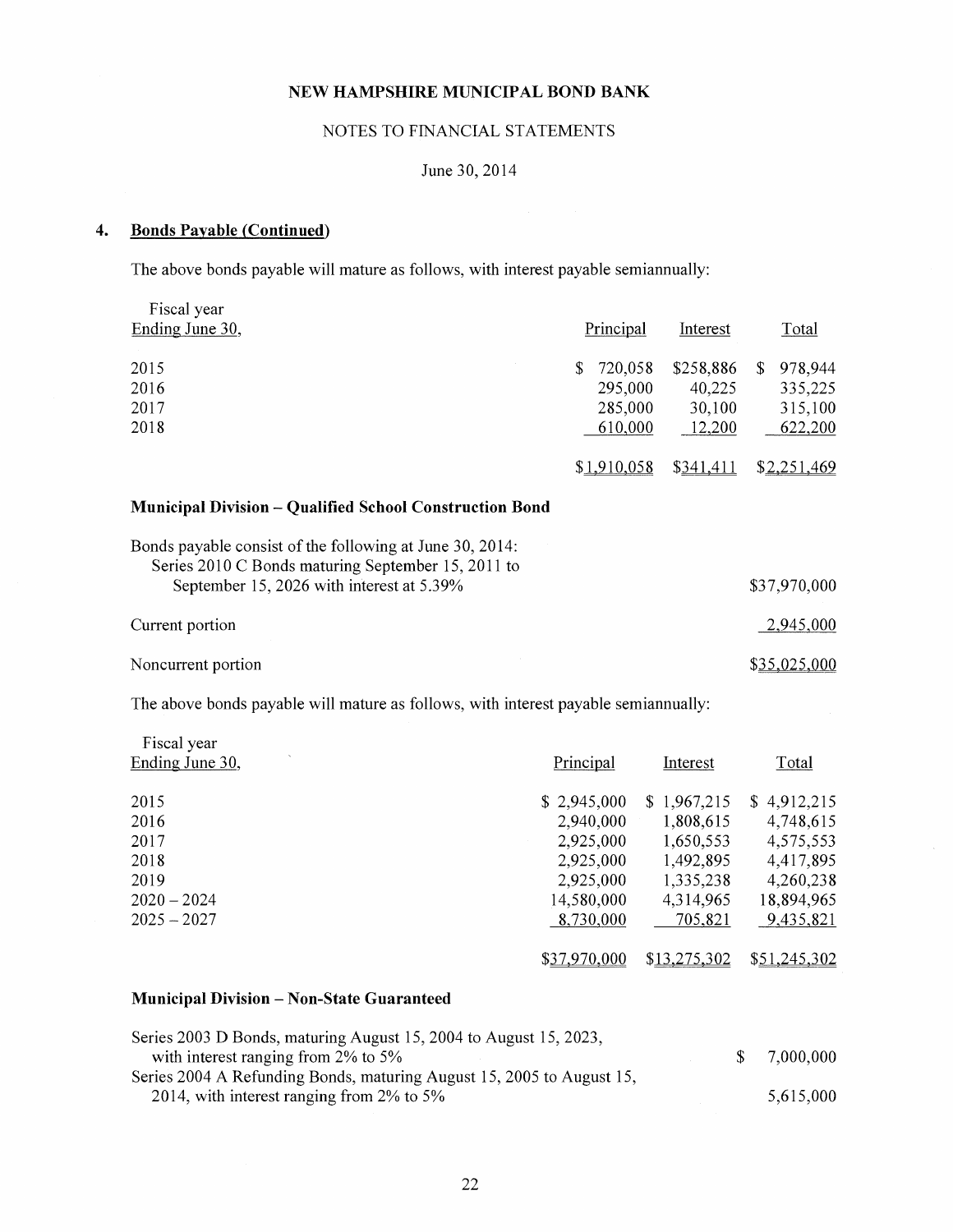## NOTES TO FINANCIAL STATEMENTS

# June 30, 2014

## 4. Bonds Payable (Continued)

# Municipal Division - Non-State Guaranteed (Continued)

| Series 2004 B Bonds, maturing August 15, 2005 to August 15, 2014 with      |                 |
|----------------------------------------------------------------------------|-----------------|
| interest ranging from 3% to 5%                                             | \$<br>4,755,000 |
| Series 2004 C Bonds, maturing January 15, 2006 to January 15, 2015 with    |                 |
| interest ranging from 3.75% to 5%                                          | 265,000         |
| Series 2005 A Refunding Bonds, maturing August 15, 2009 to August 15,      |                 |
| 2020 with interest ranging from 3% to 5%                                   | 27,885,000      |
| Series 2005 B Bonds, maturing August 15, 2006 to August 15, 2015 with      |                 |
| interest ranging from 4% to 5%                                             | 6,820,000       |
| Series 2005 C Bonds, maturing March 15, 2006 to March 15, 2028 with        |                 |
| interest ranging from 3% to 5%                                             | 15,705,000      |
| Series 2005 D Bonds, maturing July 15, 2006 to July 15, 2029 with          |                 |
| interest ranging from 3% to 5%                                             | 36,910,000      |
| Series 2006 A Bonds, maturing August 15, 2007 to August 15, 2026 with      |                 |
| interest ranging from 4% to 5%                                             | 35,230,000      |
| Series 2006 B Bonds, maturing January 15, 2008 to January 15, 2027 with    |                 |
| interest ranging from 4% to 5%                                             | 11,215,000      |
| Series 2007 A Refunding Bonds, maturing August 15, 2008 to February 15,    |                 |
| 2029 with interest ranging from 3.75% to 4.50%                             | 36,450,000      |
| Series 2007 B Bonds, maturing August 15, 2008 to August 15, 2036           |                 |
| with interest ranging from $4\%$ to 5%                                     | 51,920,000      |
| Series 2007 C Bonds, maturing January 15, 2009 to January 15, 2037         |                 |
| with interest ranging from 4.25% to 5.25%                                  | 7,395,000       |
| Series 2008 A Bonds, maturing August 15, 2009 to August 15, 2037           |                 |
| with interest ranging from $4\%$ to 5.25%                                  | 30,875,000      |
| Series 2008 B Bonds, maturing January 15, 2010 to January 15, 2029         |                 |
| with interest ranging from 4.50% to 5.875%                                 | 7,800,000       |
| Series 2009 A Refunding Bonds, maturing August 15, 2009 to February 15,    |                 |
| 2026 with interest ranging from 2.50% to 4.25%                             | 4,235,000       |
| Series 2009 C Bonds, maturing August 15, 2010 to August 15, 2029 with      |                 |
| interest ranging from 3.00% to 5.00%                                       | 17,200,000      |
| Series 2009 D Bonds, maturing July 15, 2010 to July 15, 2039 with interest |                 |
| ranging from $2.50\%$ to $5.50\%$                                          | 25,975,000      |
| Series 2009 E Bonds, maturing January 15, 2011 to January 15, 2030 with    |                 |
| interest ranging from 3.00% to 5.00%                                       | 23,665,000      |
| Series 2010 A Refunding Bonds, maturing August 15, 2010 to August 15, 2022 |                 |
| with interest ranging from $2.00\%$ to $5.00\%$                            | 90,445,000      |
| Series 2010 B Bonds, maturing August 15, 2011 to August 15, 2039 with      |                 |
| interest ranging from 3.00% to 5.00%                                       | 95,685,000      |
| Series 2010 D Bonds, maturing January 15, 2012 to January 15, 2031 with    |                 |
| interest ranging from 3.00% to 5.00%                                       | 1,935,000       |
|                                                                            |                 |
| Series 2011 A Bonds, maturing August 15, 2011 to August 15, 2021 with      | 6,695,000       |
| interest ranging from 2.00% to 4.50%                                       |                 |
| Series 2011 B Bonds, maturing August 15, 2012 to August 15, 2031 with      |                 |
| interest ranging from 2.00% to 4.00%                                       | 21,135,000      |
| Series 2011 C Bonds, maturing January 1, 2012 to January 1, 2026 with      |                 |
| interest ranging from 2.00% to 4.00%                                       | 6,715,000       |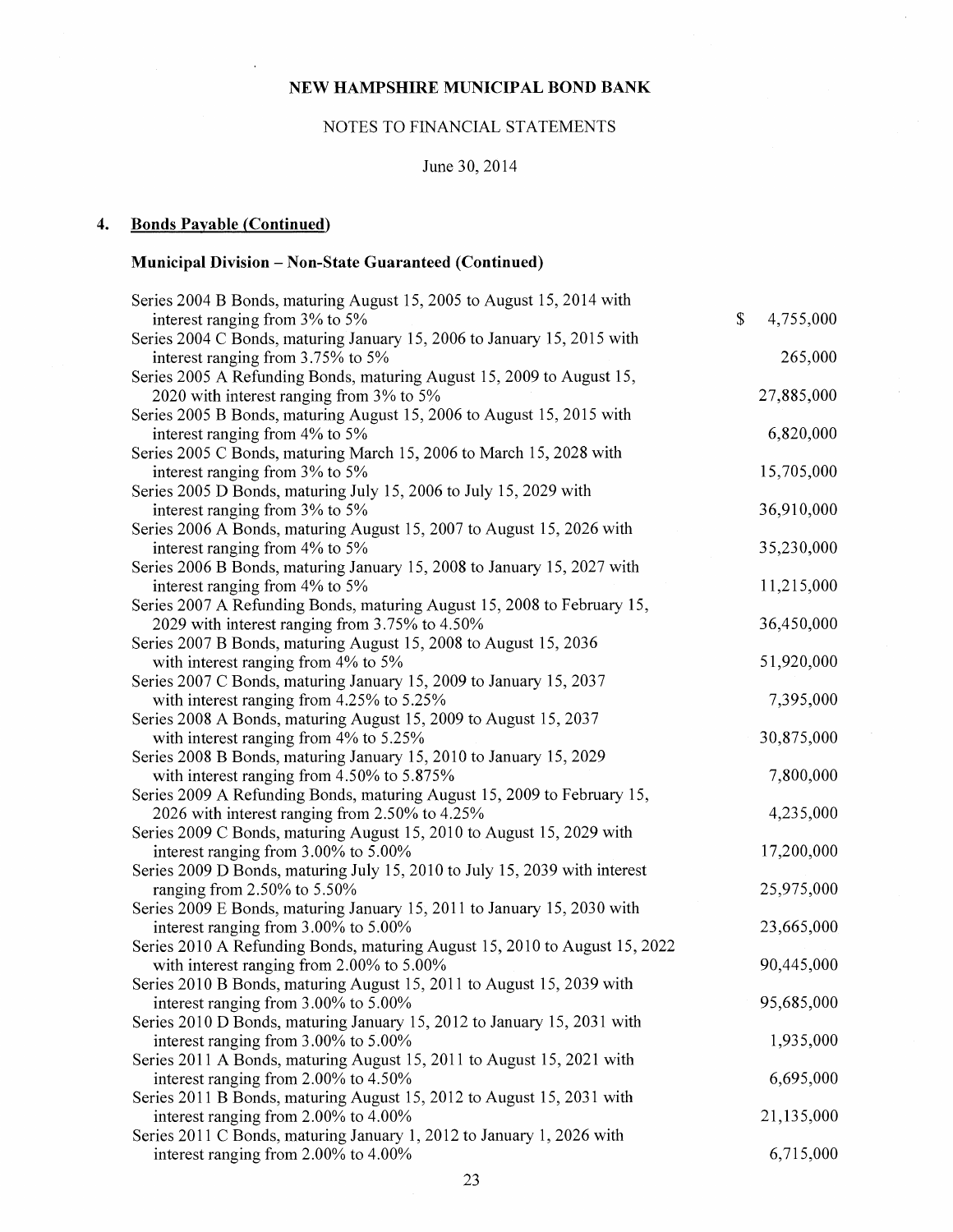## NOTES TO FINANCIAL STATEMENTS

## June 30, 2014

# **4. Bonds Payable (Continued)**

# **Municipal Division - Non-State Guaranteed (Continued)**

| Series 2011 D Bonds, maturing February 15, 2012 to February 15, 2024 with      |                            |
|--------------------------------------------------------------------------------|----------------------------|
| interest ranging from $2.00\%$ to $5.00\%$                                     | $\mathbb{S}$<br>43,225,000 |
| Series 2011 E Bonds, maturing January 15, 2013 to January 15, 2041 with        |                            |
| interest ranging from 3.00% to 5.00%                                           | 32,480,000                 |
| Series 2011 F Bonds, maturing from July 15, 2012 to July 15, 2021 with         |                            |
| interest ranging from 2.00% to 4.00%                                           | 4,820,000                  |
| Series 2012 A Refunding Bonds, maturing August 15, 2012 to February 15, 2025   |                            |
| with interest ranging from $2.00\%$ to $5.00\%$                                | 43,980,000                 |
| Series 2012 B Bonds, maturing August 15, 2013 to August 15, 2032 with          |                            |
| interest ranging from 2.00% to 5.00%                                           | 16,570,000                 |
| Series 2012 C Bonds, maturing February 15, 2013 to February 15, 2039 with      |                            |
| interest ranging from $2.00\%$ to $5.00\%$                                     | 35,705,000                 |
| Series 2012 D Bonds, maturing February 15, 2014 to February 15, 2033 with      |                            |
| interest ranging from 2.00% to 5.00%                                           | 7,565,000                  |
| Series 2013 A Refunding Bonds, maturing August 15, 2018 to August 15, 2025     |                            |
| with interest ranging from $3.00\%$ to $5.00\%$                                | 29,090,000                 |
| Series 2013 B Refunding Bonds, maturing August 15, 2013 to February 15, 2020   |                            |
| with interest ranging from $0.25\%$ to $2.10\%$                                | 29,195,000                 |
| Series 2013 C Bonds, maturing August 15, 2014 to August 15, 2033 with interest |                            |
| ranging from $4.00\%$ to $5.50\%$                                              | 53,390,000                 |
|                                                                                |                            |
|                                                                                | 875,545,000                |
|                                                                                |                            |
| Net unamortized original issue premium on refundings                           | 34,987,373                 |
|                                                                                |                            |
| Bonds payable                                                                  | 910,532,373                |
|                                                                                | 74,397,456                 |
| Current portion                                                                |                            |
|                                                                                | \$836,134,917              |
| Noncurrent portion                                                             |                            |

The above bonds payable will mature as follows, with interest payable semiannually:

| Fiscal year<br>Ending June 30, | Principal   | Interest          |   | Total       |
|--------------------------------|-------------|-------------------|---|-------------|
| 2015                           | 71,095,000  | 37,063,718<br>\$. | S | 108,158,718 |
| 2016                           | 69,450,000  | 34, 307, 195      |   | 103,757,195 |
| 2017                           | 69,300,000  | 31,584,833        |   | 100,884,833 |
| 2018                           | 59,990,000  | 28,866,569        |   | 88,856,569  |
| 2019                           | 59,680,000  | 26, 264, 766      |   | 85,944,766  |
| $2020 - 2024$                  | 277,955,000 | 93,755,920        |   | 371,710,920 |
| $2025 - 2029$                  | 146,470,000 | 43,494,134        |   | 189,964,134 |
| $2030 - 2034$                  | 71,060,000  | 20,018,555        |   | 91,078,555  |
| $2035 - 2039$                  | 35,215,000  | 7,846,713         |   | 43,061,713  |
| $2040 - 2041$                  | 15,330,000  | 439,794           |   | 15,769,794  |
|                                |             |                   |   |             |

\$ 875 545!000 \$ 323!642!197 \$ 1!199!187 197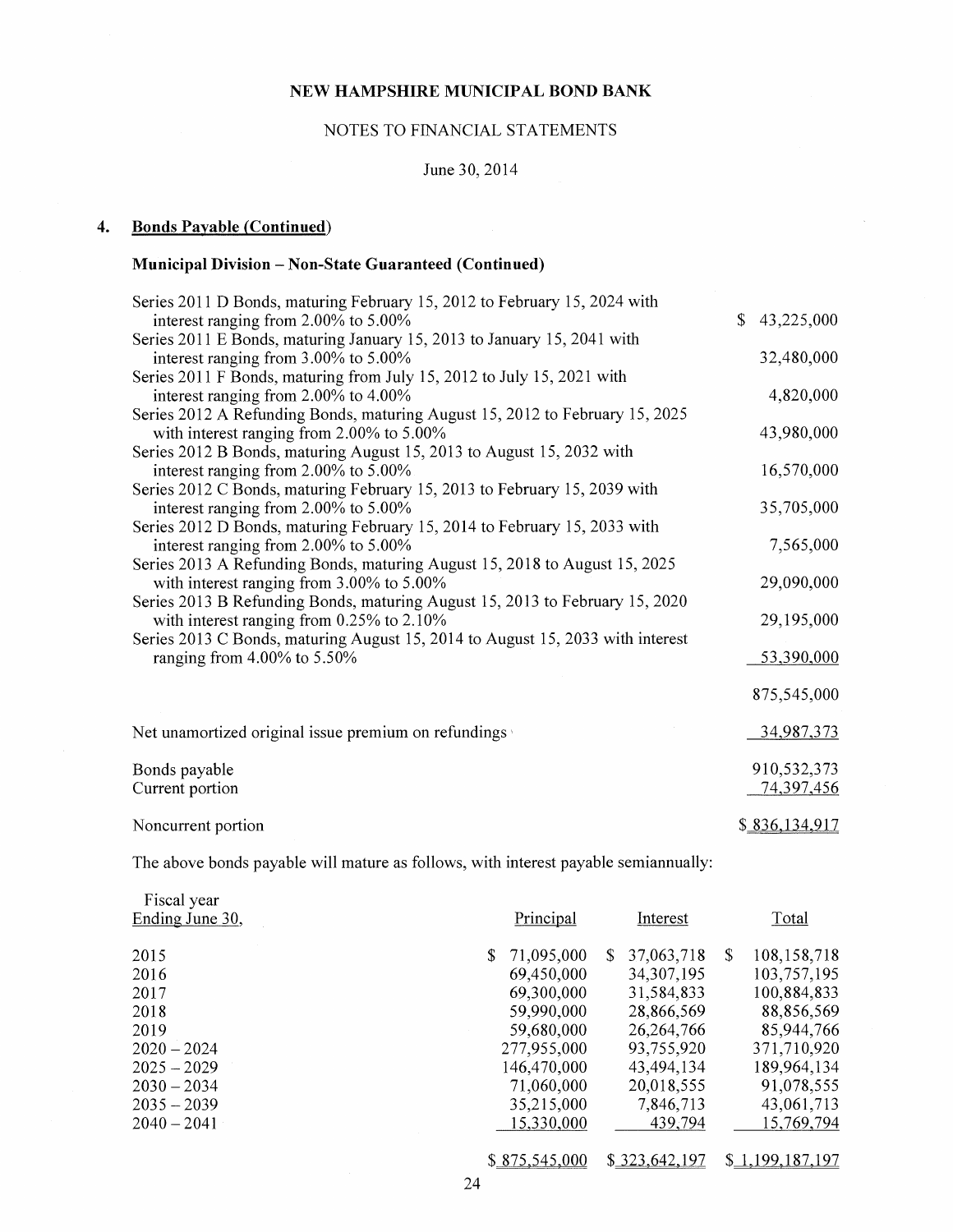#### NOTES TO FINANCIAL STATEMENTS

#### June 30, 2014

#### **4. Bonds Payable (Continued)**

Some bonds contain provisions for prepayment at the Bond Bank's option. All bonds are secured by the payment stream of loans receivable from governmental units or institutions. The monies in the reserve funds shall be held and applied solely to the payment of the interest and principal of the reserve fund bonds as they become due and payable and for the retirement of the reserve fund bonds. In the event of a deficiency in an interest and/or principal payment from the governmental units or institutions, transfers can be made from the general reserve funds to cover the shortfall. If this transfer creates a deficiency in the required amount of the reserve funds, the State can annually appropriate and cover such deficiency through the moral obligation. Reserve funds of one division (as defined in note 1) cannot be used to cover deficiencies of another division.

In periods of declining interest rates, the Bond Bank has refunded certain bond obligations by placing the proceeds of new bonds in an irrevocable trust to provide for all future debt service payments on the old bonds. The Bond Bank accounts for these transactions by removing the U.S. Treasury obligations and liabilities for the in-substance defeased bonds from its records, and records a deferred amount on refunding. As of June 30, 2014, defeased bonds payable by irrevocable trusts were approximately \$125,730,000.

The following summarizes bonds payable activity for the Bond Bank for the year ended June 30, 2014:

|                                                        | Qualified         |                   |                   |  |
|--------------------------------------------------------|-------------------|-------------------|-------------------|--|
|                                                        | <b>State</b>      | Non-State         |                   |  |
|                                                        | Guaranteed        | Construction      | Guaranteed        |  |
|                                                        | <b>Fund Group</b> | <b>Fund Group</b> | <b>Fund Group</b> |  |
| Balance, beginning of year, as restated $-$ see note 6 | \$3,131,440       | \$40,915,000      | \$946,090,381     |  |
| <i>Issuances</i>                                       |                   |                   | 53,390,000        |  |
| Redemptions                                            | (1,079,793)       | (2,945,000)       | (87, 145, 000)    |  |
| Capitalized premiums                                   |                   |                   | 1,611,077         |  |
| Amortization of premiums                               | (34,320)          |                   | (3,414,085)       |  |
| Balance, end of year                                   | \$2,017,327       | \$37,970,000      | \$910,532,373     |  |

#### **5. Subsequent Events**

On July 17, 2014, the Bond Bank issued \$65,965,000 in Non-State Guaranteed Bonds. The issue included \$60,460,000 for loans to sixteen municipalities and \$5,235,000 issued as Reserve Fund Bonds. The coupon rate ranged from 3.00% to 5.00% with a True Interest Cost (TIC) of 2.95%.